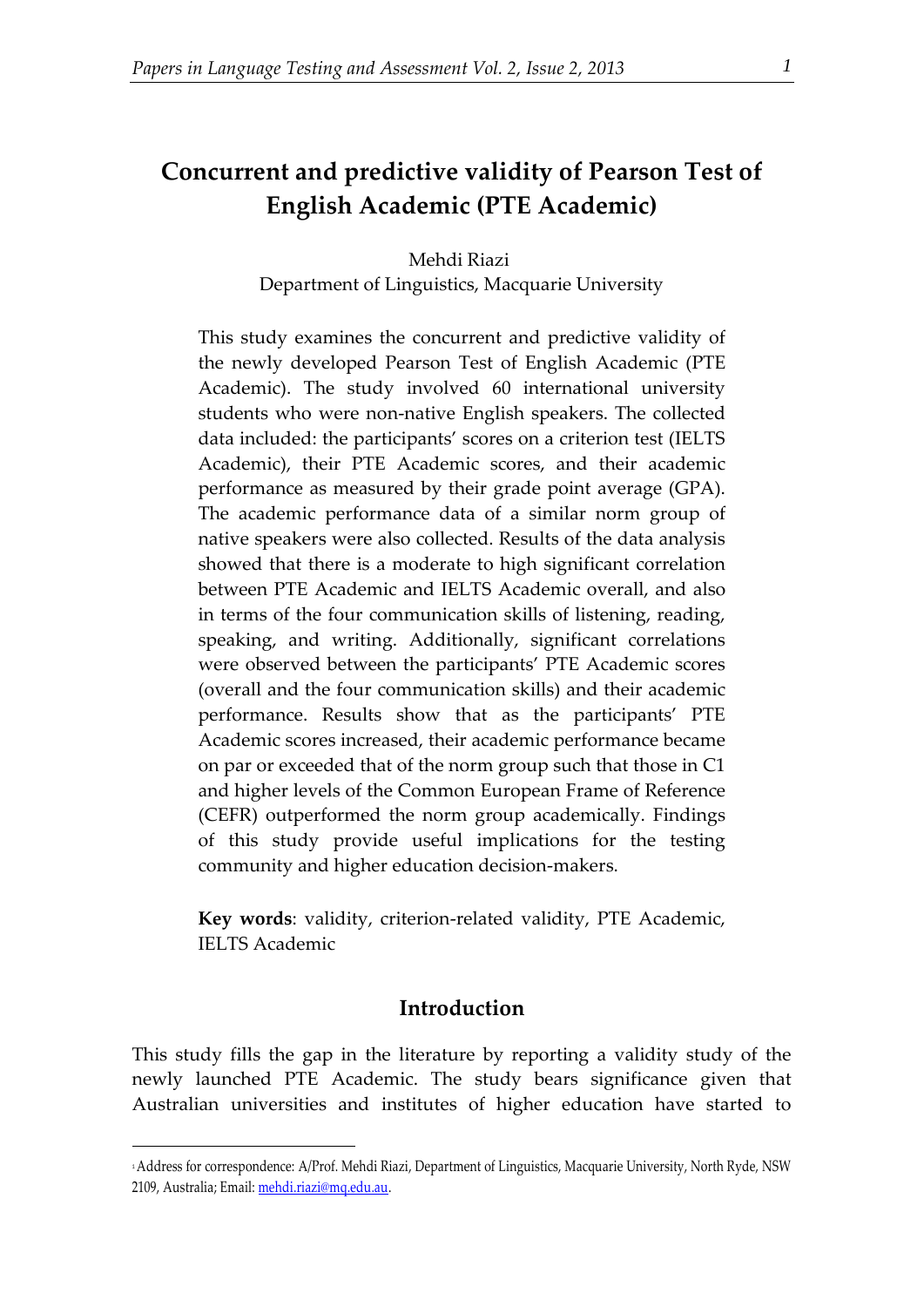recognise PTE Academic along with IELTS Academic and TOEFL-iBT; and this trend is likely to spread more widely across Australian universities and institutes of higher education in the future. Accordingly, it is imperative for different stakeholders to have more empirical evidence at their disposal related to this test in order to be better informed in their decision-making. Moreover, this study contributes to our knowledge base of test validation by focusing on a newly launched large-scale and high-stakes test. While there are quite a lot of validity studies on the two more established language proficiency tests (IELTS and TOEFL), there is a scarcity of such studies for PTE Academic after its formal launch in 2009. This, indeed, may be due to the fact that the test is new. We will hopefully see more empirical studies on the validation of this test which will contribute to our knowledge base regarding this English language proficiency test.

The study reported here aims to investigate concurrent and predictive validity of PTE Academic. Concurrent and predictive validity are essentially two types of criterion-related validity (Hughes, 2003); the former seeks correlations between two tests (the test and the criterion), which are almost simultaneously administered, and the latter concerns the extent to which a language test can predict the future (academic) performance of test-takers. Since IELTS Academic is by default the test recognised by Australian higher education institutions, it was used as the criterion in the present study. Before the current study is presented, a review of the related literature will help to put the study in perspective.

## **Literature Review**

The influx of international students into English speaking countries to pursue their tertiary studies is on the rise. Therefore, matriculation regulations of universities and institutions of higher education in Anglophone and other countries where the medium of instruction is English require international nonnative students to fulfil the English language entry requirement. Apart from a few locally and in-house developed English language proficiency tests (see, for example, Malone, 2010; Zhang, 2009), currently the International English Language Testing System (IELTS Academic), and Test of English as a Foreign Language (TOEFL) Internet-based Test (iBT) are the two dominant proficiency tests, which are taken by international students to fulfil tertiary institutions' language entry requirements. Most universities recognise both TOEFL and IELTS. However, TOEFL is more commonly taken by prospective students who intend to pursue their studies in North American universities, whereas IELTS is more popular in European and Asia Pacific countries and universities. Yet,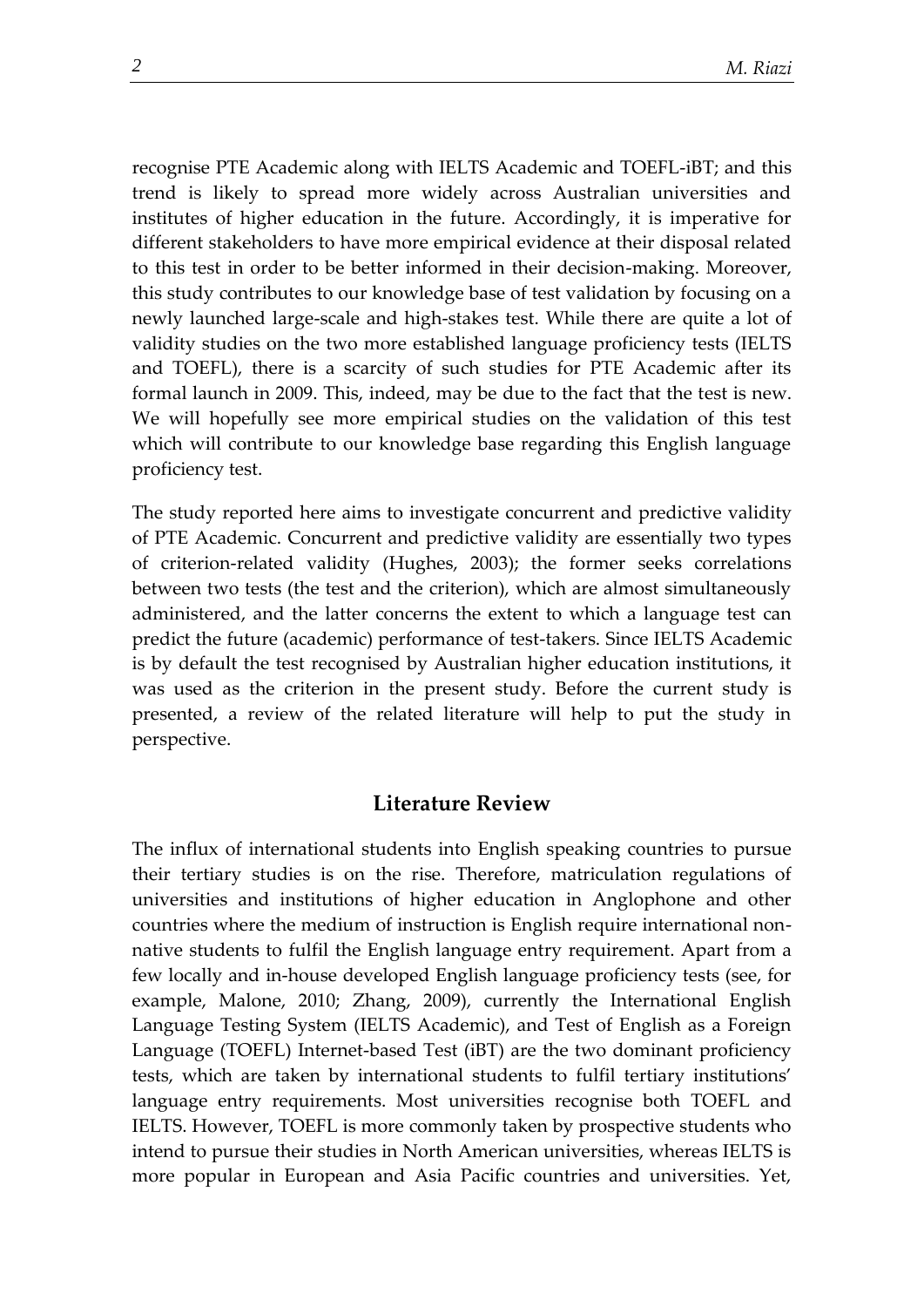IELTS Academic is by default the test recognised by Australian higher education institutions and is the dominant test taken by prospective international students who apply to Australian universities. Both IELTS and TOEFL-iBT assess the test-takers' English language ability in the four skills of listening, reading, speaking, and writing. IELTS Academic reports test-takers' scores using a band score of 0–9 with half increments for individual skills and an overall score, while TOEFL-iBT reports test-takers' results of each skill on a scale of 0–30 and an overall maximum score of 120. For a review of the IELTS Academic writing module and TOEFL-iBT, readers can refer to Uysal (2010) and Alderson (2009) respectively. Further, the scope of this study does not allow a review of the predictive and concurrent validity studies of the criterion test (IELTS Academic) here. Readers may refer to recent studies such as Ingram and Bayliss (2007).

Another international English language proficiency test, which was launched globally in 2009 with the same purpose as IELTS Academic and TOEFL-iBT, is the Pearson Test of English Academic (PTE Academic). It is a computer-based international English language test, which is designed to assess English language competence in academic contexts (Zheng & De Jong, 2011) through measuring the non-native speakers' abilities in reading, writing, listening, and speaking. PTE Academic reports results using a band score of 10–90 both overall and for individual skills. The report also provides scores for enabling skills (grammar, oral fluency, pronunciation, spelling, vocabulary, and written discourse) although these scores are only provided for information and not included in the overall scores as well as each skills score (Pearson, 2010).

Examining and providing evidence for the validity of large-scale and highstakes English language proficiency tests is one of the major concerns of both test developers and test score users. Test developers may modify their tests and test score users may make better decisions using the evidence provided through empirical studies. Based on the researcher's review, currently, the evidence for the validity of PTE Academic is predominantly reports from the test organisation which developed the test. These reports are based on the studies conducted during the development of the test and by collecting and analysing the data from the field test. These studies can be divided into two groups. First, reports from the test organisation, and second, reports from independent researchers whilst still relying on the data from the field test. Two main reports are provided by the test organisation. The first one is a benchmark study (Pearson, 2010) in which data were collected from the first stages of developing the test and benchmarking it to the Council of Europe Frame of Reference (CEFR) (Council of Europe, 2001). Since the CEFR was developed, its levels have been used for benchmarking language learners' ability both in terms of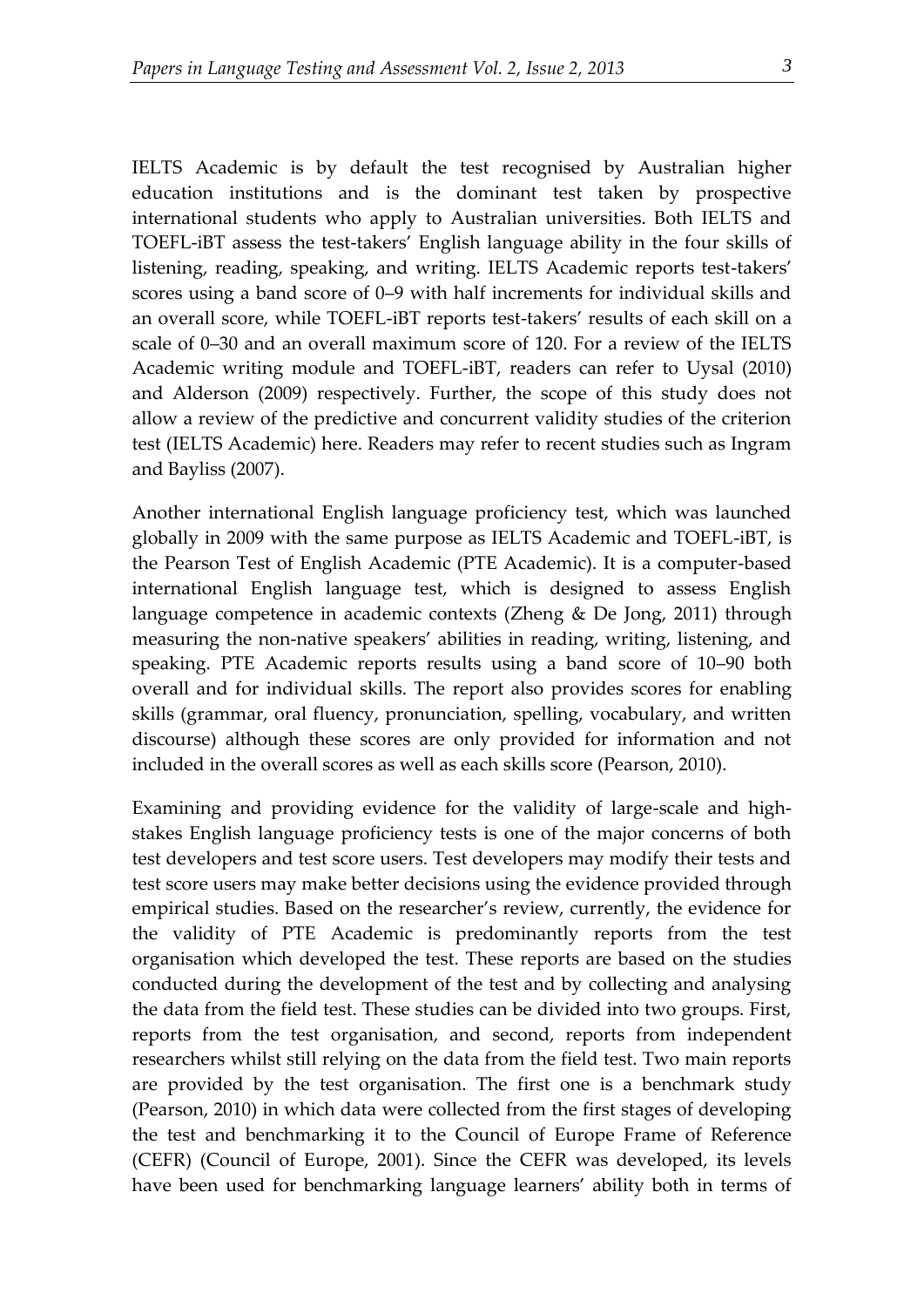pedagogy and assessment and in different contexts (see, for example, Mader & Urkun, 2010). It is thought CEFR enables different stakeholders, including language learners, teachers, universities or potential employers, to use CEFR for the purpose of comparing and relating language proficiency certificates by different levels of CEFR. Pearson's report of aligning PTE Academic with different levels of CEFR is thus aimed at this target. The second report includes two rounds of field tests (August–October 2007) and (May–June 2008) in which both native and non-native test-takers took part. Psychometric analysis of PTE Academic data were performed, and concordance studies of PTE Academic scores with other major English language tests, i.e., TOEFL and IELTS scores were accomplished (Zheng & De Jong, 2011).

Of the above two reports, Zheng and De Jong (2011) is related to the present study. They provide two sources of evidence for the concurrent validity of PTE Academic. The first includes the statistical validation procedures used to establish the extent to which PTE Academic scores can be linked to the CEFR. The second data source they report presents the results from a concordance study between PTE Academic and other measures of English language competencies during the field-testing stage. They used test-takers' self-reported scores for the other tests of English, including TOEIC, TOEFL-PBT, TOEFL-CBT, TOEFL-iBT, and IELTS. About one in four of all test-takers (13 for the TOEFL-iBT group and 15 for the IELTS group) who provided self-reported scores also sent in their official test score reports, which were used to check the reliability of the self-reported scores  $(r = 0.82$  for TOEFL-iBT and 0.89 for IELTS). They then used Educational Testing Service (2005) guidelines to convert their participants' TOEFL-CBT scores to TOEFL-iBT and TOEIC scores to TOEFL-PBT. Afterwards, the researchers used regression coefficients to predict test-takers' scores on TOEFL-iBT and IELTS using PTE Academic BETA<sup>2</sup> scores (Zheng & De Jong, 2011).

Ultimately, based on the results from the concordance of PTE Academic with CEF and other English tests, two concordance tables are generated for PTE Academic scores with CEF and TOEFL-iBT, and CEF and IELTS Academic scores respectively.

While Zheng and De Jong (2011) provided useful information about the construct and concurrent validity of PTE Academic, two issues need to be addressed here. First, their study was based on the data collected from the development stage of the PTE Academic test or the BETA stage. Second, the data source used by them to provide evidence for concurrent validity were

1

<sup>2</sup> Beta refers to the version of the test which was used in the field-testing stage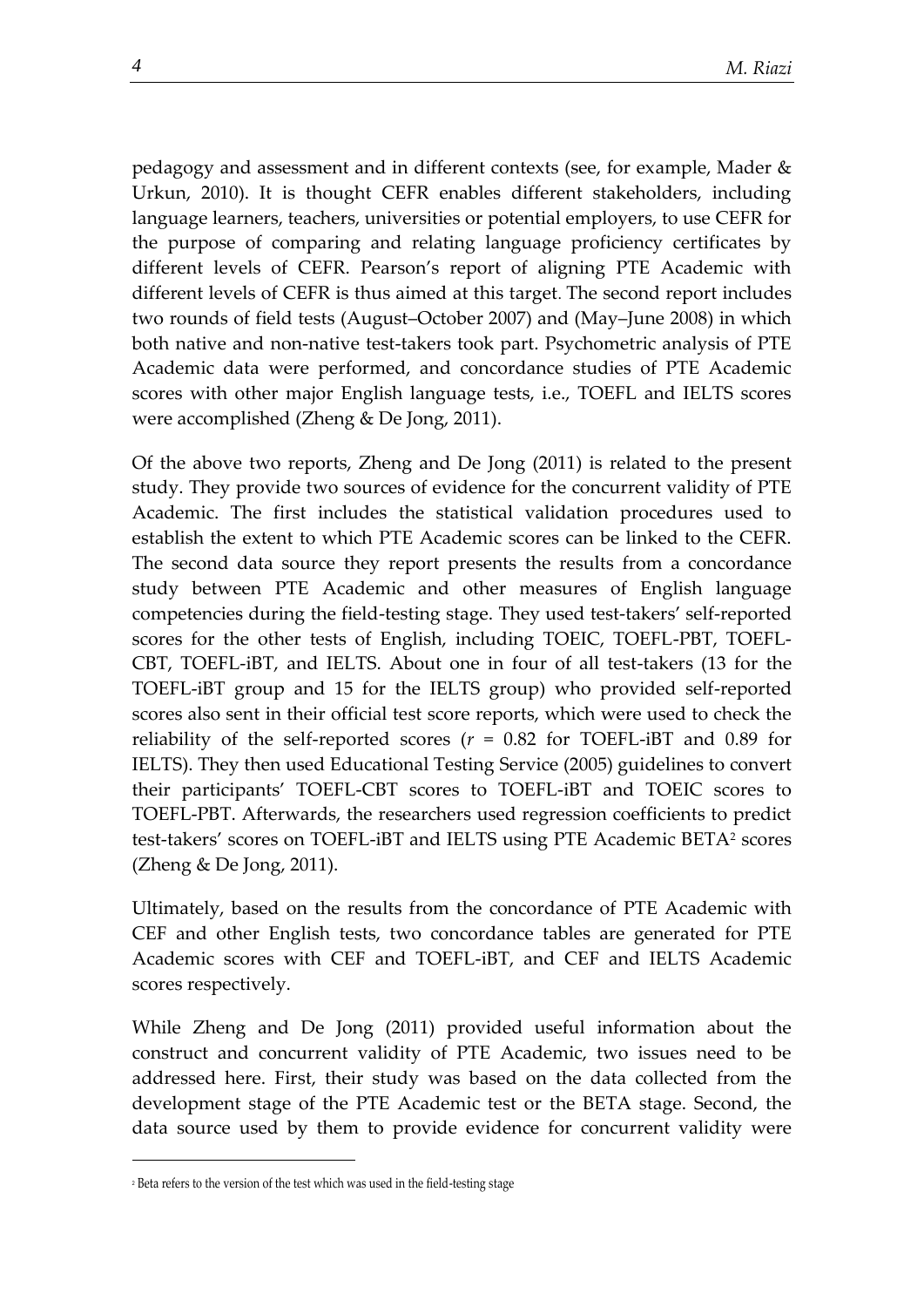based on the concordance between test-takers' PTE Academic and their selfreported and predicted scores which, as described above, were calculated using statistical procedures. Nor is it clear from their report when the test-takers took other tests which were included in the concurrent study. Furthermore, the multitude of score conversions and the predictions they made through statistical analysis (as included in their reported correlations) might be of further concern to language testing experts because these predicted scores reached through statistical procedures and may not represent real data (scores) when participants actually take the test. Accordingly, the present study attempts to address these issues by: (a) using data (PTE Academic scores) from the real test administration and not from the BETA (field-testing) stage, (b) collecting official transcripts of the participants' IELTS Academic scores, and (c) limiting the gap between test-takers' sitting for PTE Academic and their IELTS test to a maximum of six months for studying the concurrent validity of the test.

In addition to the above reports produced by the test organisation, there are also other research projects and reports funded by the test organisation but conducted by other researchers outside the test organisation. The first of these is a research project on the lexical characteristics of PTE Academic (Pearson, 2008). This study investigated the relationship between lexico-grammatical aspects of speech, language proficiency, task type, and language background of the oral component. The study aimed at examining the lexical validity of the PTE Academic oral module. That is, the correspondence between the words occurring in, and elicited by, the PTE Academic oral module and those testtakers will encounter and are expected to produce in their real-life academic contexts when engaged in oral communication. The study also reports a correlation between the frequency of academic level word usage and the CEFR level assigned to test-takers by human raters. There are other research notes provided by Pearson which are not directly related to the present study so interested readers are urged to refer to the Pearson website [\(http://pearsonpte.com/research/Pages/ResearchSummaries.aspx\)](http://pearsonpte.com/research/Pages/ResearchSummaries.aspx) to check the research summaries and notes.

There are a few other reports, while not directly relevant to the focus of the current study, that have examined one aspect of the validity of PTE Academic. These include a master's and a PhD thesis (Chan, 2011; Lu, 2012), a review of PTE Academic (Wang, Choi, Schmidgall & Bachman, 2012), and a psychometric measurement model for adult English language learners using PTE Academic (Pae, 2012).

Chan (2011) examined the cognitive validity (cognitive processes and writing strategies) of two item types of the writing section of PTE Academic which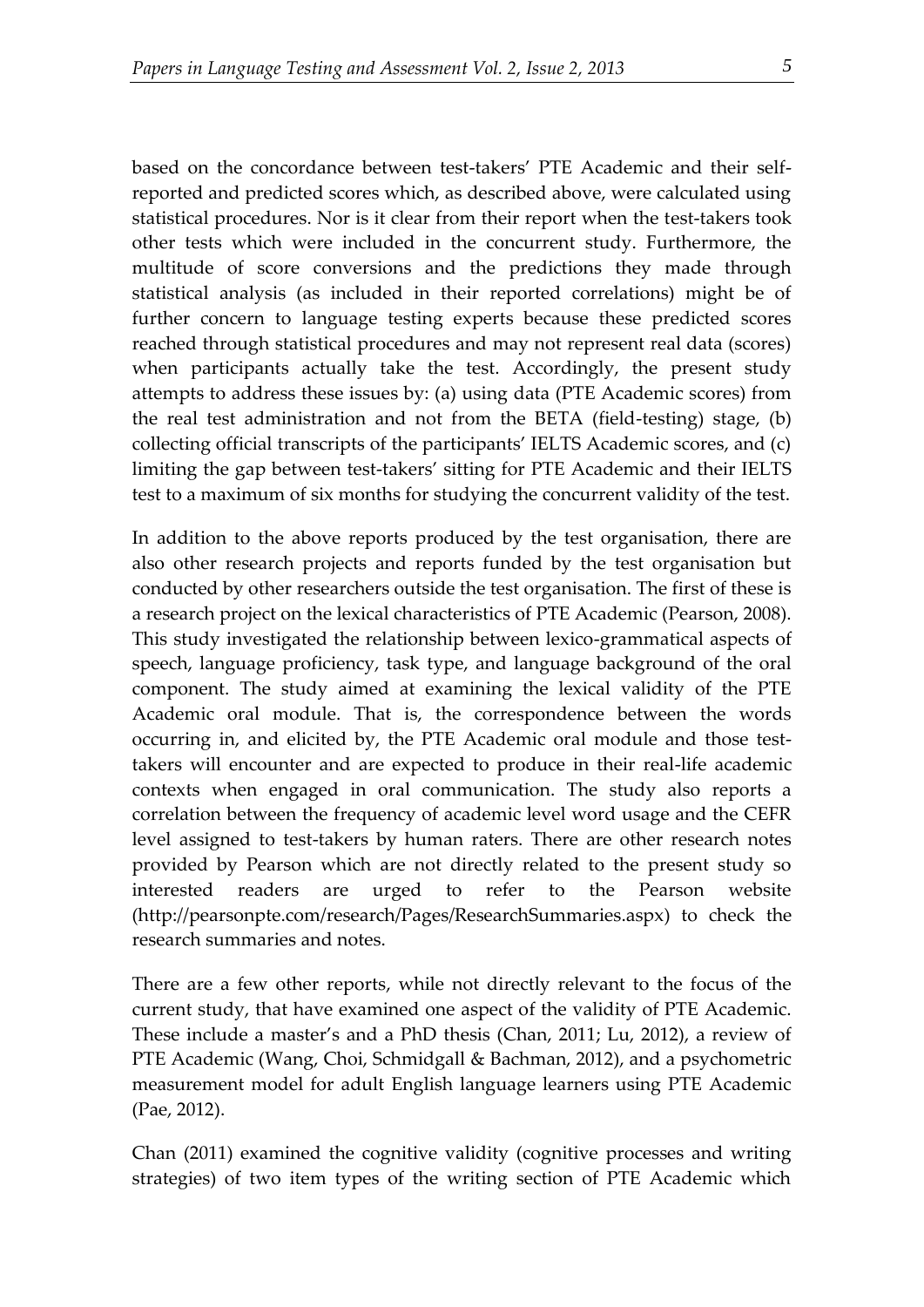include: summarising written text and writing an essay. Chan used Weir's (2005) socio-cognitive framework for test validation and investigated and compared the cognitive processes of a group of ESL test-takers while they performed the integrated task (summarising written text) and the independent task (writing an essay). Chan also studied test-takers' opinions regarding the two different writing tasks, namely, the integrated and the independent. Results showed that the two writing tasks elicited different cognitive processes. The integrated task (summarising written text) was found to elicit macro-planning and discourse synthesis processes such as selecting relevant ideas from source text, whereas the independent task (writing an essay) elicited lower levels of micro-planning, monitoring and revising. In terms of test performance, Chan's results showed significantly better scores on the independent task (writing an essay) than on the integrated task (summarising written text). In terms of testtakers' views (face validity), test-takers were found to prefer an integrated task for teaching and learning, and writing an essay for assessment purposes. As indicated above, Chan's study is not directly relevant to the focus of the current study, however, it contributes to the body of knowledge of test validation in general, and to the validation of the PTE Academic writing module in particular.

On the other hand, Lu (2012) developed and applied an argument framework to assess the validity of the PTE Academic writing task scores which are derived from an automated scoring system called the Intelligent Essay Assessor (IEA). Both human raters and IEA scoring of the essays produced by PTE Academic test-takers were used to investigate the validity of scores produced by IEA. Using a wide range of empirical evidence and theoretical rationale, Lu made a number of recommendations with a view to further strengthening the validity of scores produced by the IEA. While Lu's study concentrated on the validity of the scoring system of the writing module of PTE Academic, Pae (2012) applied Rasch modelling to examine the psychometric properties of the whole PTE Academic scores. Pae used 140 test-takers' scores from the PTE Academic database to study the conformity of the test-takers' performance on the 86 items of form one of the PTE Academic field test. Based on the findings that no significant differential item functioning was found across subgroups of gender and spoken-language context, Pae concluded that PTE Academic is a valid and useful measurement tool for English language learners' academic English assessment.

Finally, Wang et al. (2012) used an argument-based approach to test validation based on Bachman's (2005) and Bachman and Palmer's (2010) validity framework and reviewed PTA Academic to investigate the extent to which the intended uses of the test can be justified to stakeholders. As is the case in an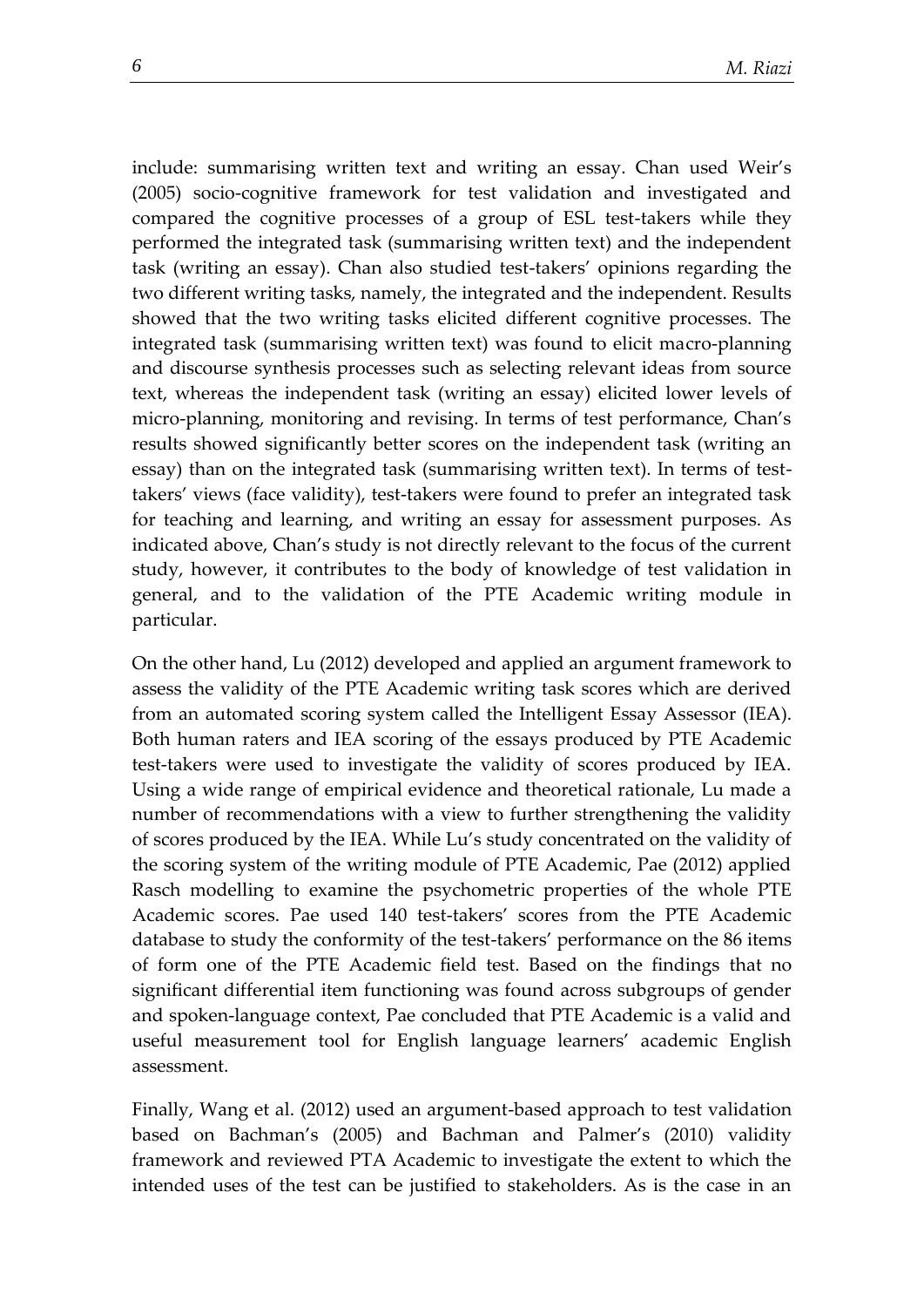argument-based approach to test validation, they firstly present an assessment use argument (AUA) in which explicit claims that link test-takers' performance to the consequences of test use are articulated, and secondly they provide evidence provided by the test developer to examine the claims that were articulated in the AUA. Based on their review, Wang et al. (2012) conclude that positive evidence has been identified by the test developer for most of the articulated warrants showing the primary use of PTE Academic for making admission decisions at tertiary level institutions and organisations. Rebuttal evidence was not observed from the provided documents; however, potential rebuttals were frequently noted. Accordingly, Wang et al. (2012) conclude that the evidence gathered from the review documents was relatively extensive for the claims about the assessment records and score interpretations, while they found much less evidence for the claims about decisions and consequences. They argue that perhaps this is because providing evidence for these two claims (decision and consequences) are primarily the responsibility of the local decision makers. They therefore suggest that the test developer conducts or sponsors studies to address the potential rebuttals they have noted.

The current study aims at furthering validation studies of PTE Academic especially by using data from the post field-testing stage and when the test is in wide-range use. The study can provide useful information to different stakeholders especially because, as can be seen from the above review, there are not very many empirical studies which address validity issues of PTE Academic and particularly the predictive validity of the test. Accordingly, the current study intends to fill this gap and provide some empirical evidence as relates to the criterion-related (concurrent and predictive) validity of PTE Academic.

## **Purpose and Research Questions**

Based on the review presented above, this study pursues two main goals: the first goal is to study the concurrent validity of PTE Academic, and the second goal is to study its predictive validity. These two general goals are translated into the following research questions:

- 1. Is there any relationship between the participants' PTE Academic and IELTS Academic scores in terms of their overall scores and on individual scores of listening, reading, speaking, and writing?
- 2. Is PTE Academic able to differentiate between the two proficiency groups (higher and lower) as formed by participants' IELTS Academic scores?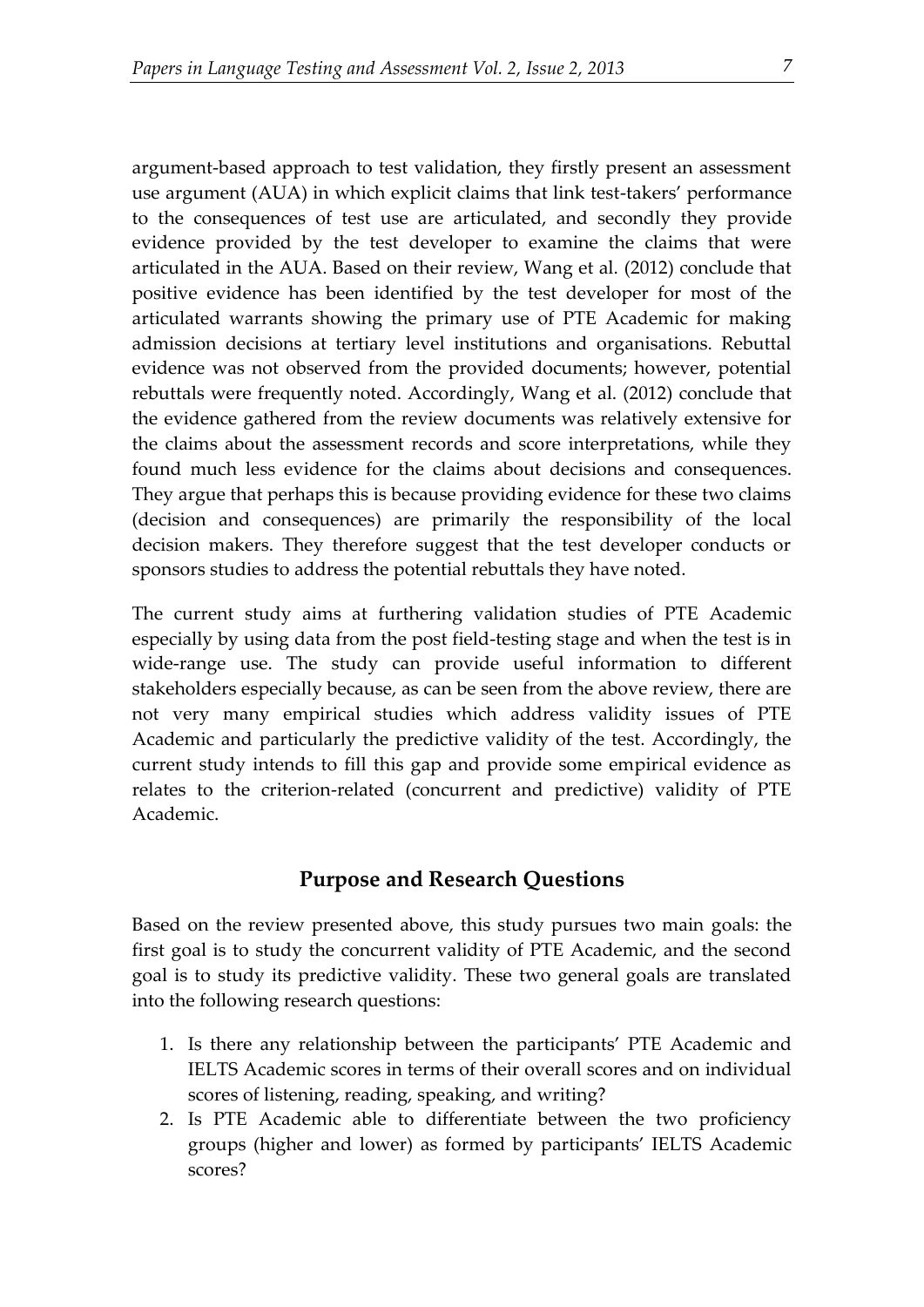- 3. Is there any relationship between participants' PTE Academic scores and their academic achievement as measured by their first semester grade point average (GPA) and as compared to a native-speaker norm group?
	- a. Is there any significant relationship between participants' PTE Academic scores and their first semester GPA in terms of their overall scores and the four communication skills scores?
	- b. What percentage of participants with PTE Academic scores in the A2, B1, B2, and C1 and higher range of the CEFR levels reach academic norm as compared to the norm group's GPA?

Concerning the third research question (sub-question b), it should be explained that given that an aim of the study is to investigate the relationship between participants' English language proficiency as measured by their performance on PTE Academic and their academic performance, it is useful to be able to compare the participants' academic performance with that of a group for whom it can be assumed that language proficiency (or, at least, the condition of not having English as their L1) is not a factor. This is based on the assumption that academic performance is influenced by all sorts of other factors, and so it will be interesting to compare test-takers' academic performance with a norm group for whom English language proficiency has not been an issue. Accordingly, it was thought that if a norm group of native speakers could be formed, the comparison between the participants' academic performance and that of the norm group will be revealing in light of the participants' level of language proficiency. Details of forming the norm group along with other aspects of the study are presented in the next section of the paper.

## **Method**

#### **Participants**

Participants of this study comprised 60 non-native international undergraduate  $(n = 37)$  and postgraduate  $(n = 23)$  students at Macquarie University in Australia. Both female  $(n = 45)$  and male  $(n = 15)$  students of various nationalities (see Appendix 1) were recruited from three major academic disciplines: Sciences (*n* = 10), Business and Economics (*n* = 40), and Arts and Humanities ( $n = 10$ ). Their ages ranged from 18–36 years (mean = 23.05; SD = 3.38). These participants had already taken IELTS Academic as a requirement for their entry into university. Those volunteer students who had taken the test at most six months prior to their taking of PTE Academic were selected. This criterion was set to facilitate data collection as it was not feasible to recruit all participants who had taken IELTS just prior to sitting for PTE Academic. The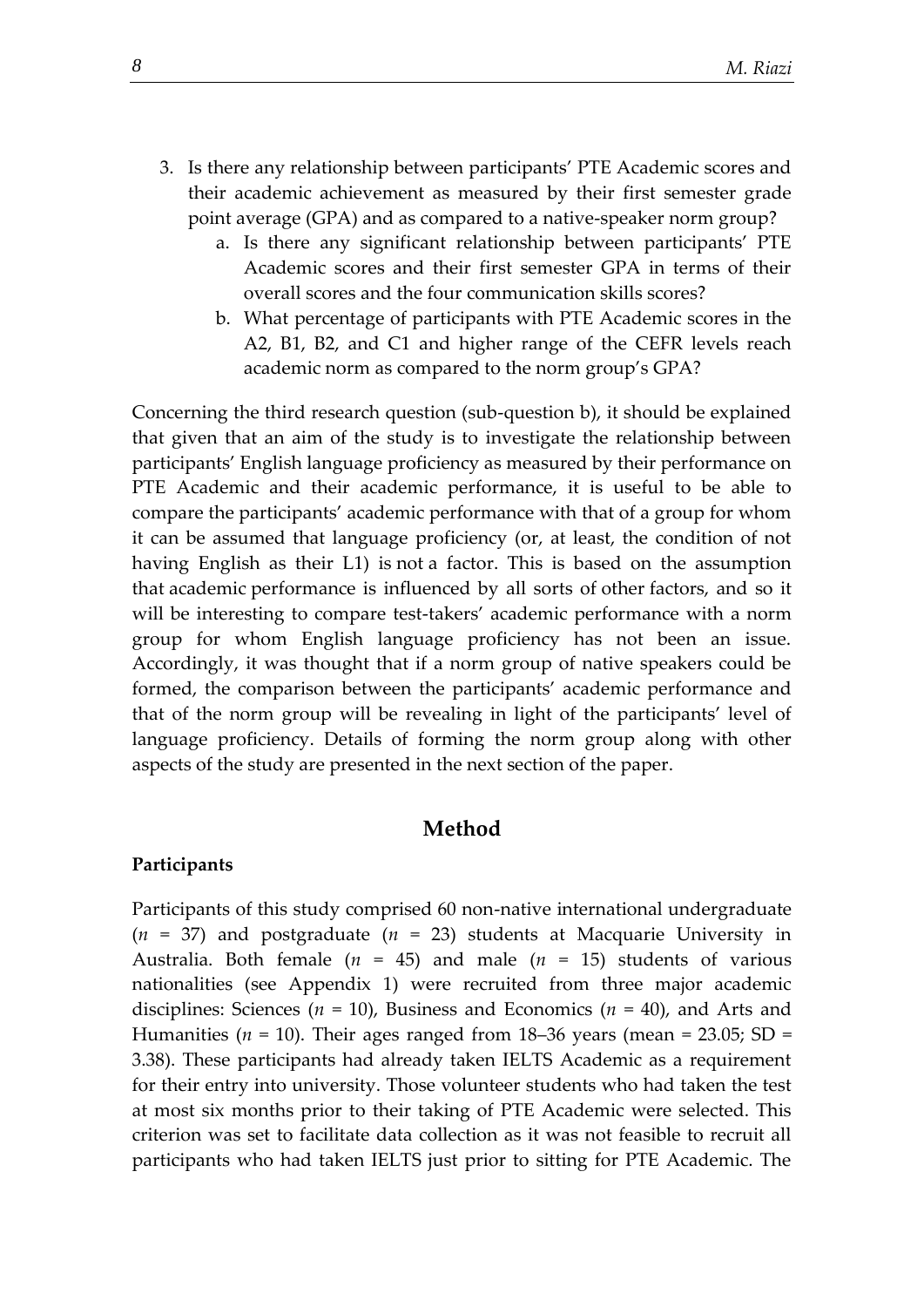time range between taking PTE Academic and IELTS Academic was two to six months with a mean of 4.7 months. Thirty-three (55%) participants had taken IELTS Academic between two to five months before taking PTE Academic, and 27 (45%) had taken IELTS Academic six months before taking PTE Academic. However, all participants stated in their demographic questionnaire they had not attended any English language courses after they took IELTS Academic.

The participants were recruited from the pool of students enrolled in the second semester of 2011 and the first semester of 2012, and they received an honorarium to compensate for the time they contributed to the study as well as the cost of the PTE Academic test.

Most participants were Chinese students (21 participants; 35%) followed by Vietnamese (8 participants; 13.3%), and Korean (4 participants; 6.7%). Appendix 1 presents details of the number of participants and their nationalities. Appendix 2 shows the details of the number of participants from each specific field in each discipline.

#### **Data Collection and Analysis Procedures**

The volunteer participants took part in an introductory session in which the purpose of the research was explained to them. Then they signed a consent form, completed a brief demographic questionnaire, and provided the researcher with a copy of their IELTS Academic transcript. They were then invited to another introductory session, which familiarised them with the PTE Academic test. They were instructed to complete an online registration for a real PTE Academic test using the voucher provided to them for this purpose. They also gave a copy of their academic transcript at the end of the academic semester to which they were enrolled. After the academic transcripts were collected from all the participants, their departments and the units they had enrolled in were identified. A list was sent to Macquarie University registrar's office to receive the native-speakers (Australian by birth) marks for the same units. Australia being a high profile country in terms of immigrants, the 'Australian by birth' criterion was used to select the norm group. The registrar's office was asked to identify the native speaker (Australian born) students who were enrolled in the same units as our international participants. This yielded accurate data for calculating the norm group's GPA for semester two, 2011 and semester one, 2012.

Using the median of the participants' IELTS scores, they were divided into two proficiency groups: higher and lower. The median scores were 7.5, 7.5, 6.5, 7.25, and 7.25 for the listening, reading, speaking, writing, and overall scores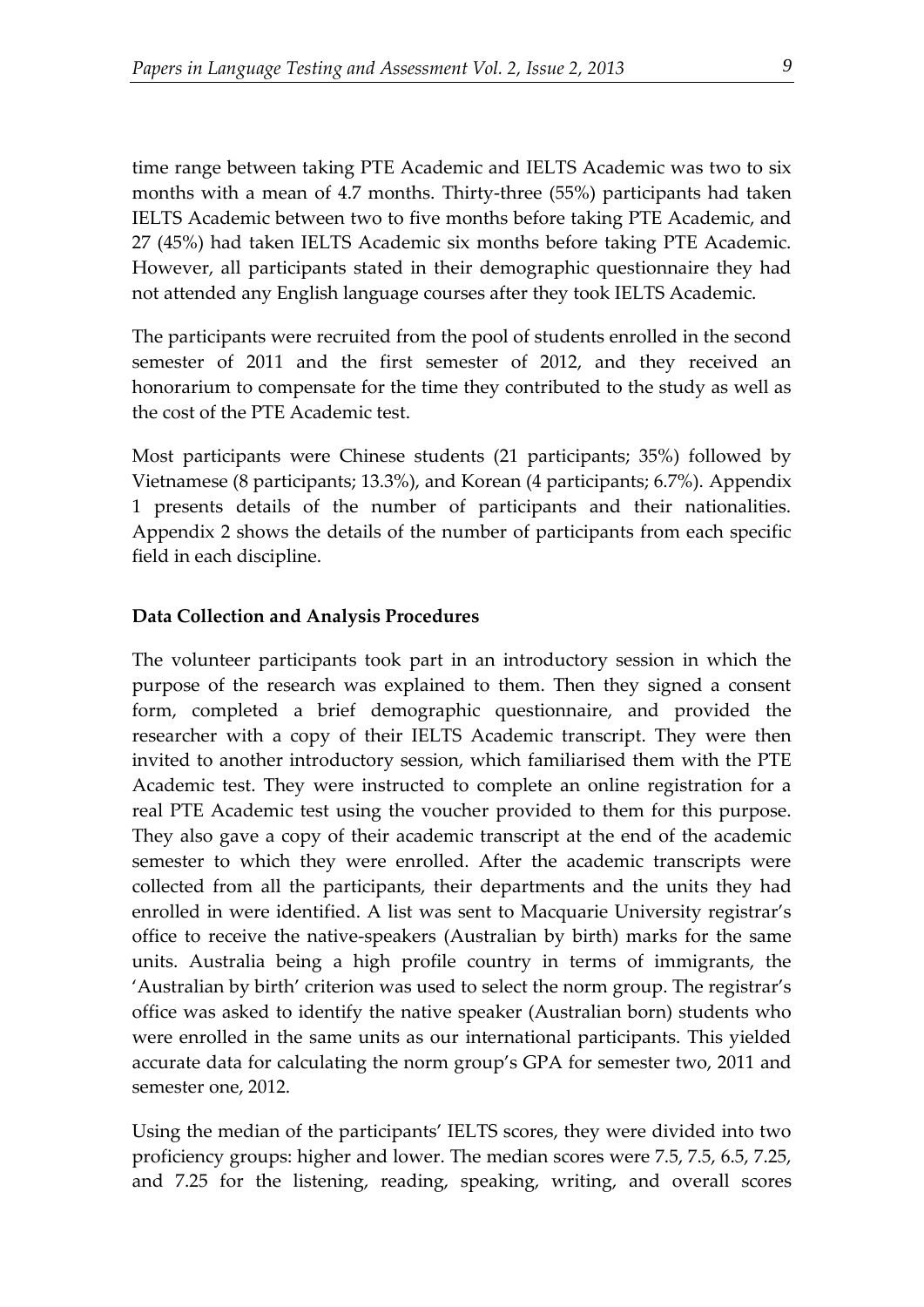respectively. In order to form the two groups for each skill and for the overall score, those participants whose scores were exactly the same as the median score, were excluded. Accordingly, except for the overall score where we ended up with exactly 30 participants in each group, the number of participants in the lower and higher proficiency groups for the four skills differed slightly as can be seen in Table 5 in the results section.

In terms of data analysis, Pearson correlation was used to answer the first research question, which seeks possible relationships between participants' IELTS Academic and PTE Academic scores. Moreover, an independent t-test was used to investigate whether PTE Academic was able to differentiate between the two proficiency groups as was formed by using the median of the IELTS scores to answer the second research question. Finally, we used Pearson correlation to answer the first part of the third research question, which looks for possible relationships between participants' PTE Academic scores and their academic achievement. In order to answer the second part of the third research question, participants' PTE Academic scores were classified according to CEFR levels (A2, B1, B2, and C1 and above) based on Pearson (2012). This categorisation was then used to calculate the percentages of the participants in each level who reached or exceeded the norm group's GPA.

To calculate the GPA for the norm group, the units in which each participant of the study was enrolled were identified. The native speakers enrolled in the same units were identified too so that their scores could be obtained from the registrar's office. Then native speakers' scores were used to calculate a corresponding norm group GPA for each participant. For example, if one participant had enrolled in three 3-point credit units of 'techniques and elements of finance', 'microeconomics principles', and 'marketing fundamentals' with the marks of 78, 61, and 68, the participant's GPA was calculated to be 69. Then, native speakers' marks were collected for the same three units and were averaged to calculate a corresponding norm group GPA for the above participant. This yielded a norm group GPA for each participant. Moreover, participants' PTE scores and their categorisations into CEFR levels made it possible to identify the participants' GPA and their corresponding norm group's GPA in each of the CEFR levels.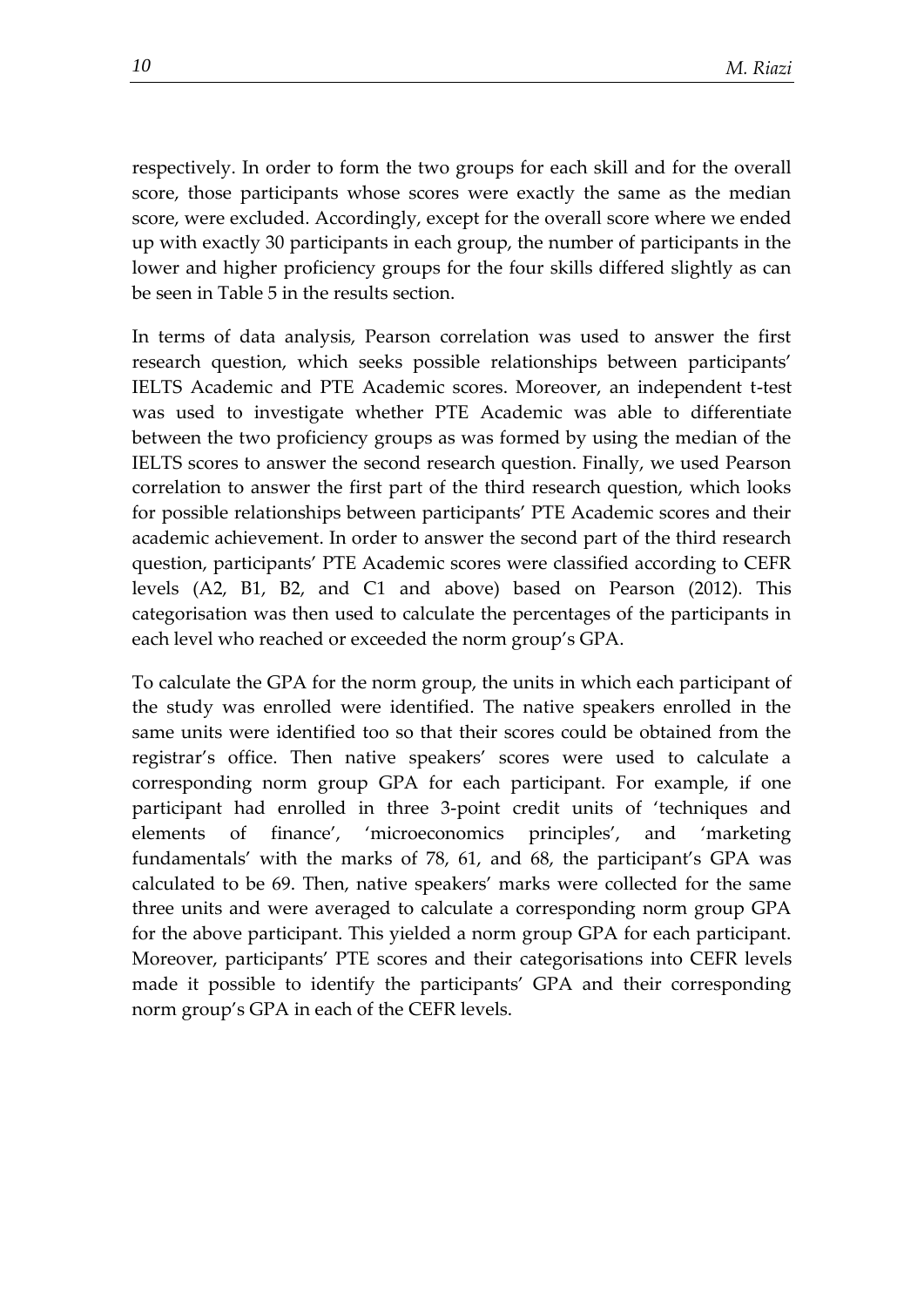## **Results**

Results of the data analysis are presented in this section in response to each of the research questions. The results will be then discussed in the Discussion section.

**RQ1:** *Is there any relationship between the participants' PTE Academic and IELTS Academic scores in terms of their overall score and on individual scores of listening, reading, speaking, and writing?* 

Table 1 presents the descriptive statistics of the participants' scores on IELTS Academic and PTE Academic.

|                          |           | Min. | Max. | Mean  | <b>SD</b> | Median | Mode |
|--------------------------|-----------|------|------|-------|-----------|--------|------|
|                          | Listening | 4.5  | 9    | 7.43  | 1.15      | 7.5    | 8.5  |
|                          | Reading   | 4.5  | 9    | 7.52  | 1.11      | 7.5    | 8.5  |
| <b>IELTS</b><br>Academic | Speaking  | 4.5  | 8.5  | 6.76  | 0.90      | 6.5    | 6    |
|                          | Writing   | 5    | 8    | 6.43  | 0.68      | 7.25   | 6    |
|                          | Total     | 5.5  | 8.5  | 7.12  | 0.82      | 7.25   | 7.5  |
|                          | Listening | 37   | 90   | 64.65 | 14.66     | 64.5   | 71a  |
| <b>PTE</b><br>Academic   | Reading   | 30   | 84   | 60.33 | 14.73     | 63     | 68   |
|                          | Speaking  | 10   | 90   | 66.92 | 17.10     | 67     | 90   |
|                          | Writing   | 33   | 88   | 60.5  | 13.27     | 62     | 56a  |
|                          | Total     | 36   | 90   | 63.42 | 14.10     | 64     | 50   |

**Table 1**. Descriptive statistics for participants' IELTS Academic and PTE Academic test scores

<sup>a</sup>Multiple modes exist. The smallest value is shown.

As can be seen from Table 3, this cohort of participants had a mean score of 7.12 and 63.42 for their overall performance on IELTS Academic and PTE Academic respectively. While they achieved their highest score (mean = 7.52) from the reading section of the IELTS, they had their highest score (mean = 66.92) from the speaking section in the PTE.

In order to determine if there is any relationship between participants' scores, overall and for each of the four communication skills, Pearson correlation was run between the participants' scores in the two tests. Table 2 presents the results of the correlation.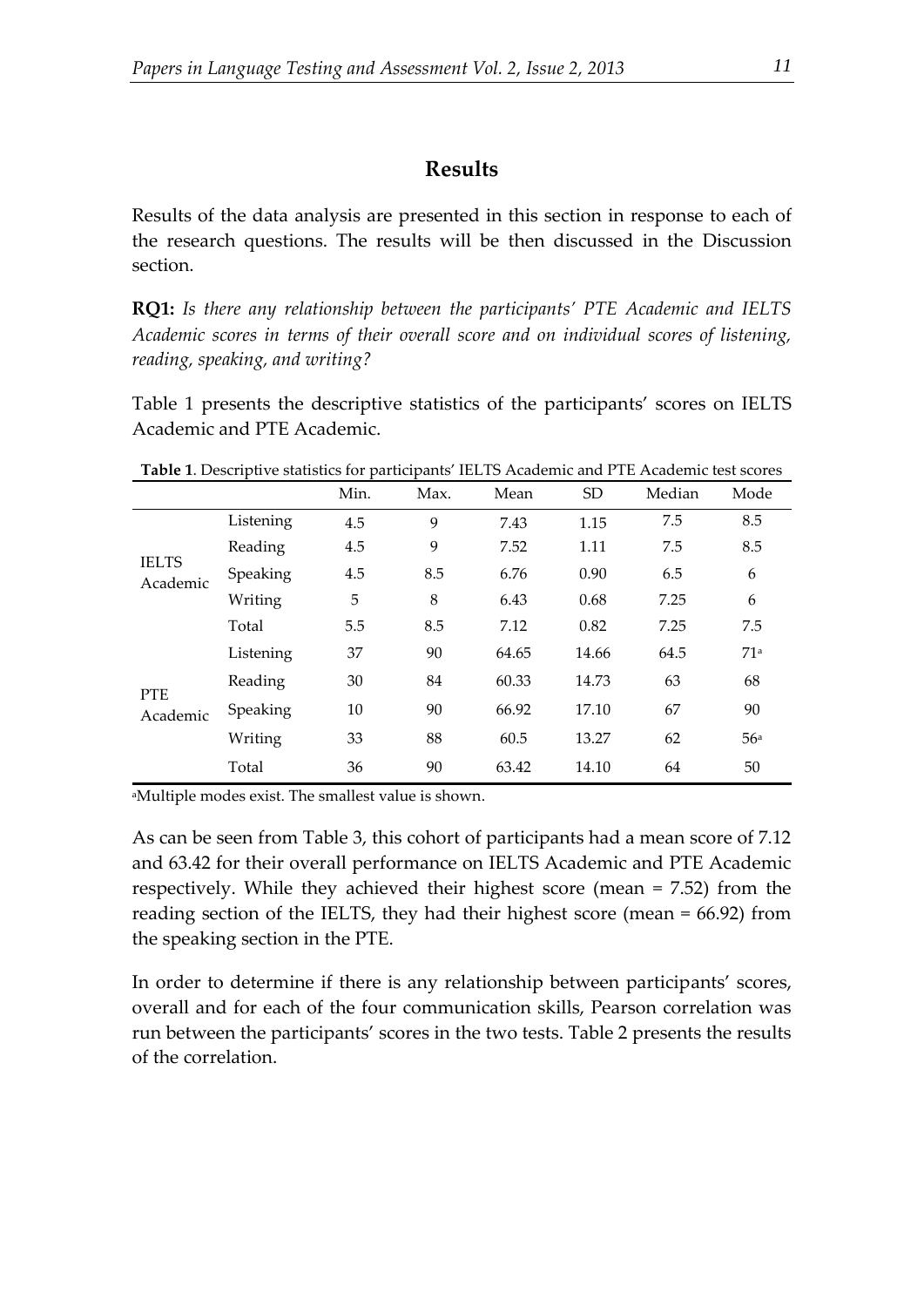|                        | <b>Table 2.</b> Relationship between PTE Academic and IELTS Academic scores $(n = 60)$ |              |              |              |                    |
|------------------------|----------------------------------------------------------------------------------------|--------------|--------------|--------------|--------------------|
|                        | <b>IELTS</b>                                                                           | <b>IELTS</b> | <b>IELTS</b> | <b>IELTS</b> | <b>IELTS</b>       |
|                        | Listening                                                                              | Reading      | Speaking     | Writing      | <b>Total Score</b> |
| PTE Listening          | $0.661**$                                                                              |              |              |              |                    |
| PTE Reading            |                                                                                        | $0.677**$    |              |              |                    |
| PTE Speaking           |                                                                                        |              | $0.723**$    |              |                    |
| PTE Writing            |                                                                                        |              |              | $0.686**$    |                    |
| <b>PTE Total Score</b> |                                                                                        |              |              |              | $0.824**$          |
|                        |                                                                                        |              |              |              |                    |

**Table 2.** Relationship between PTE Academic and IELTS Academic scores (*n* = 60)

\*\*Correlation is significant at the 0.01 level (2-tailed)

Table 2 shows that there is significant moderate to high correlation between participants' PTE Academic and IELTS Academic scores. The highest correlation (*r* = 0.824) was observed between participants' overall scores in the two tests showing a common variance of almost 68%. The next highest correlation was observed between participants' speaking (*r* = 0.723) and writing  $(r = 0.686)$  skills of the two tests.

**RQ2**: *Is PTE Academic able to differentiate between the two proficiency groups (higher and lower) as formed by participants' IELTS Academic scores?*

To answer this research question, the median of the IELTS Academic scores of the individual skills and the overall score as presented in Table 3 was used to divide the participants into two groups of higher and lower proficiency. In order to form two distinct groups those participants whose scores were exactly the same as the median scores were excluded because they could not be placed in one of the two groups. Accordingly, except for the overall score where we ended up with exactly 30 participants in each group, the number of participants in the lower and higher proficiency groups for the four communication skills differed slightly as can be seen in Table 3. In order to find out if PTE Academic was able to differentiate between the two language proficiency groups an independent t-test was run with the results presented in Table 3.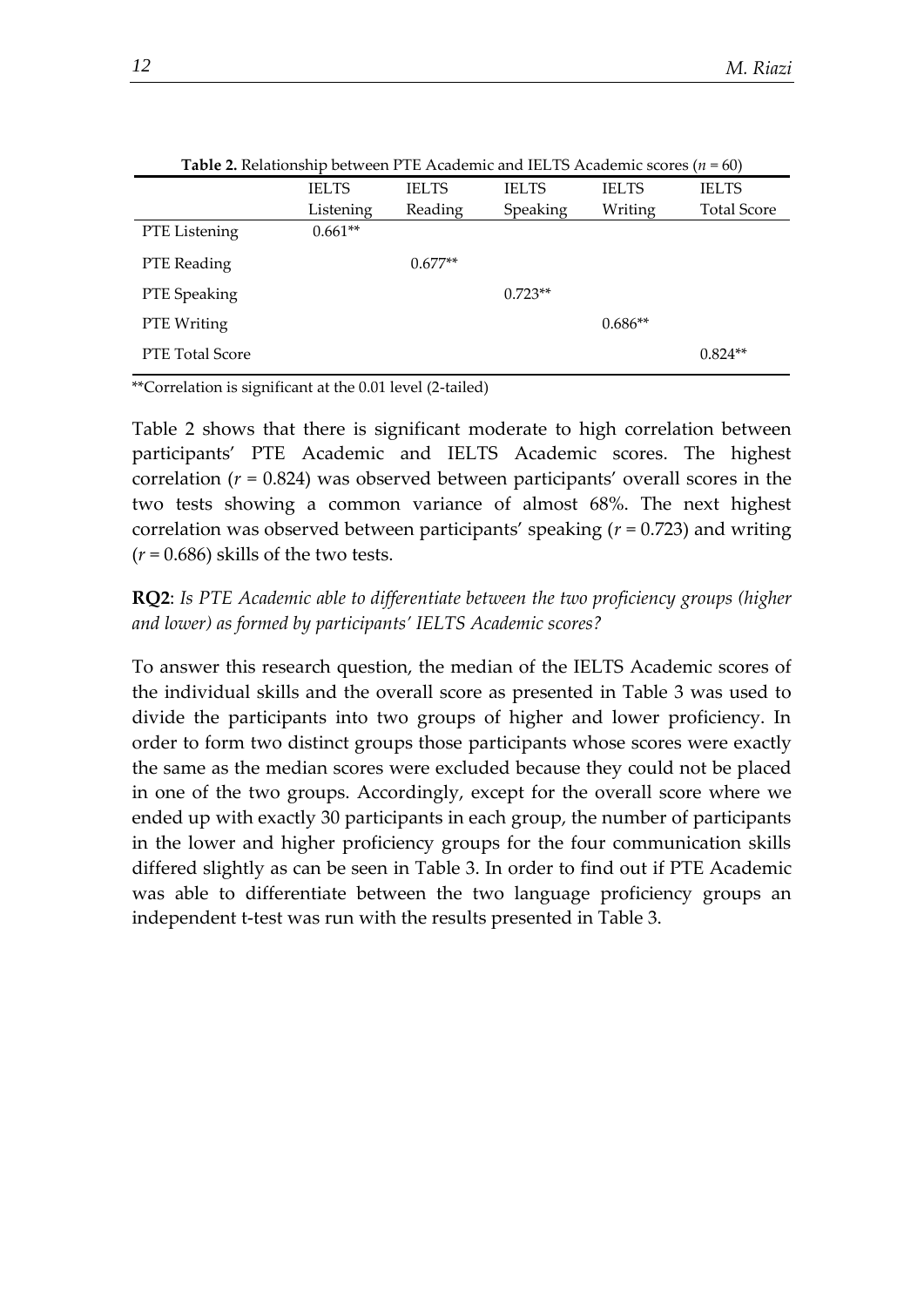|              |        |    |       |           |           | J O |                  |
|--------------|--------|----|-------|-----------|-----------|-----|------------------|
| PTE Academic | Group  | N  | Mean  | <b>SD</b> | t         | df  | Eta <sup>2</sup> |
| Listening    | Lower  | 25 | 55.56 | 13.31     |           |     |                  |
|              | Higher | 27 | 74.26 | 11.13     | $-5.51**$ | 50  | 0.38             |
| Reading      | Lower  | 24 | 48.79 | 10.60     |           |     |                  |
|              | Higher | 28 | 69.04 | 12.54     | $-6.22**$ | 50  | 0.44             |
| Speaking     | Lower  | 19 | 52.21 | 15.65     |           |     |                  |
|              | Higher | 28 | 78.71 | 11.30     | $-6.75**$ | 45  | 0.50             |
| Writing      | Lower  | 27 | 52    | 10.77     |           |     |                  |
|              | Higher | 19 | 71.84 | 8.67      | $-6.65**$ | 44  | 0.50             |
| Overall      | Lower  | 30 | 54.03 | 10.09     |           |     |                  |
|              | Higher | 30 | 72.80 | 10.99     | $-6.89**$ | 58  | 0.45             |

**Table 3**. Results of the independent t-test for the two proficiency groups

\*\*significant at p<0.001

Table 3 shows that PTE Academic was able to significantly differentiate between the lower and higher proficiency groups as formed by participants' IELTS Academic scores, overall and in each of the four communication skills.

**RQ3**: *Is there any relationship between participants' PTE Academic scores and their academic achievement as measured by their first semester grade point average (GPA) and as compared to a native-speaker norm group?*

*a. Is there any significant relationship between participants' PTE Academic scores and their first semester GPA in terms of their overall score and the four communication skill scores?*

Table 4 presents descriptive statistics for the participants' PTE scores and their academic GPA as well as the norm group's GPA.

| group's $GPA$ |            |            |            |            |           |            |            |
|---------------|------------|------------|------------|------------|-----------|------------|------------|
|               | <b>PTE</b> | <b>PTE</b> | <b>PTE</b> | <b>PTE</b> | PTE total | Participa  | Native     |
|               | Listening  | Reading    | Speaking   | Writing    | score     | nts'       | speakers'  |
|               | score      | score      | score      | score      |           | academic   | <b>GPA</b> |
|               |            |            |            |            |           | <b>GPA</b> |            |
| Mean          | 64.65      | 60.33      | 66.91      | 60.50      | 63.41     | 70.37      | 66.57      |
| <b>SD</b>     | 14.66      | 14.72      | 17.10      | 13.27      | 14.10     | 8.26       | 6.12       |
| Min.          | 37.00      | 30.00      | 10.00      | 33.00      | 36.00     | 46.00      | 54.60      |
| Max.          | 90.00      | 84.00      | 90.00      | 88.00      | 90.00     | 90.00      | 80.88      |

**Table 4.** Descriptive statistics for participants' PTE Academic scores, their GPA, and the norm

As was also indicated in Table 3, Table 4 shows that participants' highest performance was in the speaking skill (mean = 66.91) followed by their performance in the listening skill (mean = 64.65). Accordingly, we can infer that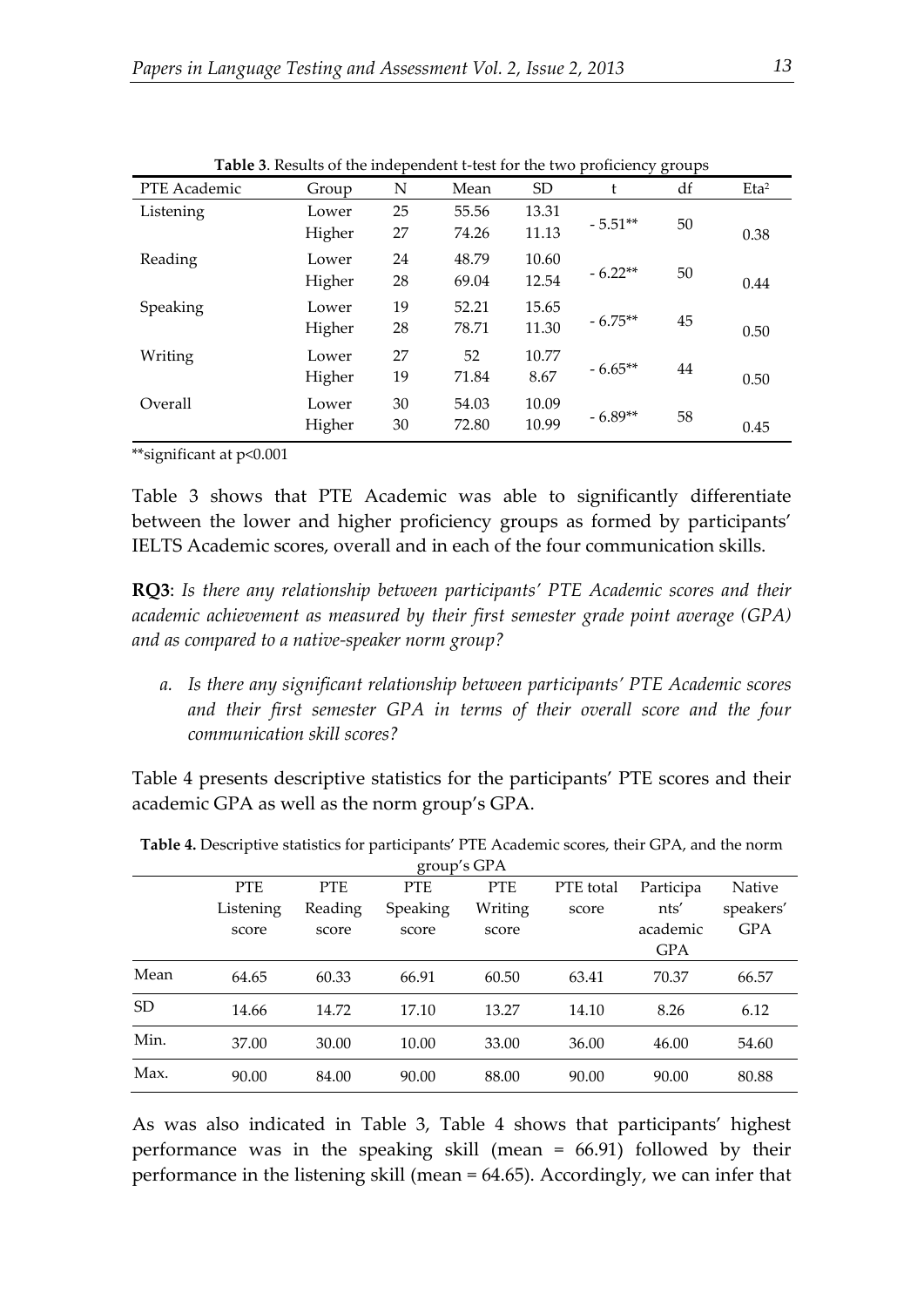this cohort of participants performed better in their PTE Academic oral skills of speaking and listening compared to their writing and reading skills. However, the lowest dispersion was observed in participants' writing performance (SD = 13.27), which implies that they were more homogenous in their writing skill.

Table 4 also shows that participants of the study (international students) outperformed native-speaker students as relates to their academic achievement with their mean GPA being 70.37 compared to the native speakers' mean of 66.57. Results of a paired t-test showed that this difference between the two groups' GPA was significant  $(t = 2.88, df = 59, p<0.01)$ . Figures 1 and 2 present the distribution of participants' and native speakers' GPA respectively.



**Figure 1.** Distribution of participants' (international students) GPA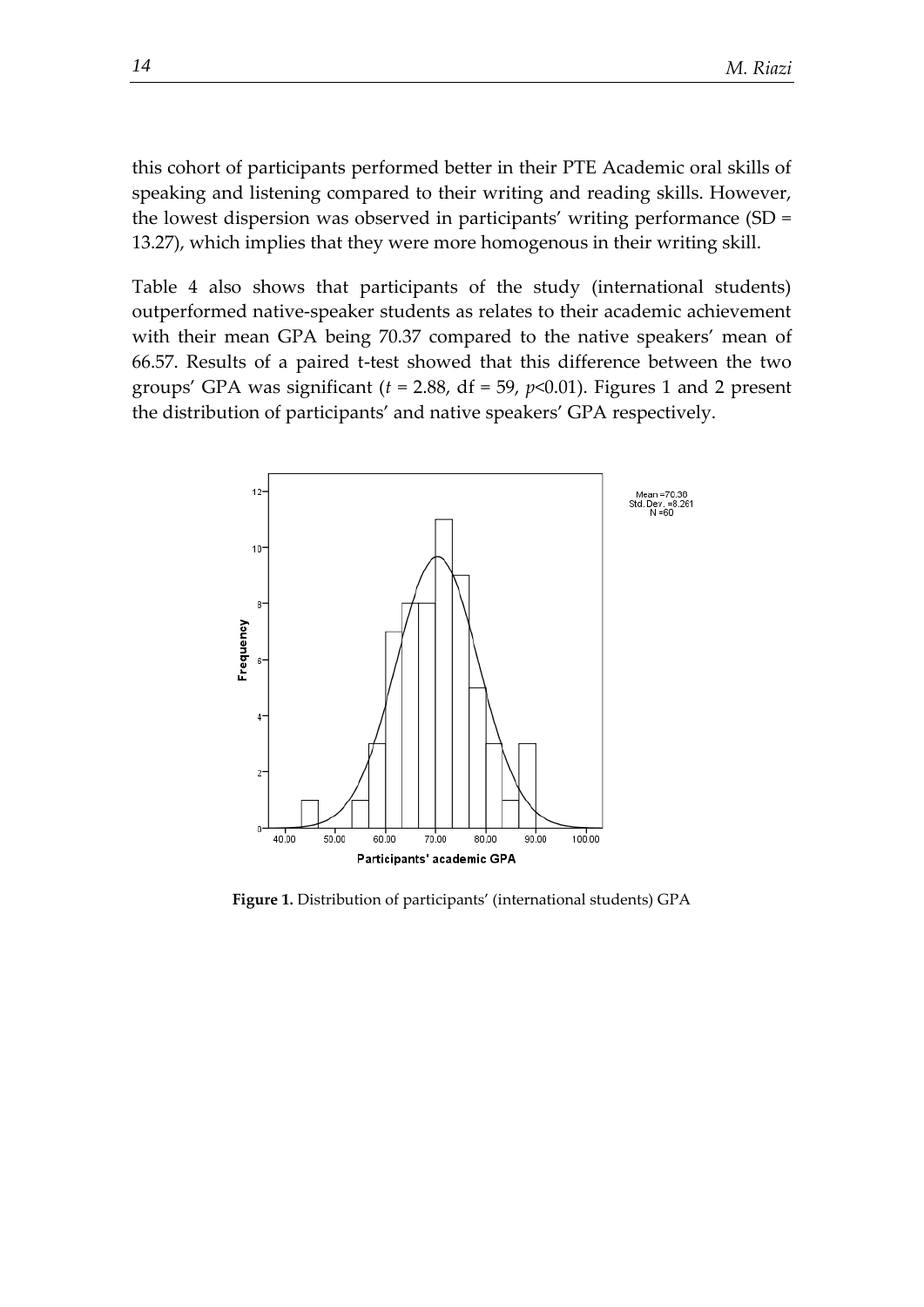

**Figure 2.** Distribution of native-speakers' (norm-group) GPA

In order to determine if there is any significant relationship between the participants' PTE Academic scores and their academic GPA Pearson correlation was run. Results of the Pearson correlations are presented in Table 5.

|                | Listening | Reading   | Speaking | Writing  | Overall PTE score |
|----------------|-----------|-----------|----------|----------|-------------------|
|                | $0.286*$  |           |          |          |                   |
|                |           | $0.350**$ |          |          |                   |
| <b>GPA</b>     |           |           | $0.291*$ |          |                   |
|                |           |           |          | $0.292*$ |                   |
|                |           |           |          |          | $0.344**$         |
|                |           |           |          |          |                   |
| r <sup>2</sup> | 0.082     | 0.122     | 0.085    | 0.085    | 0.118             |

**Table 5.** Relationship between participants' GPA and their PTE Academic scores

\*Correlation is significant at 0.05 level (2-tailed)

\*\*Correlation is significant at 0.01 level (2-tailed)

Table 5 shows that the participants' performance on PTE, overall and in each of the four communication skills, had a significant relationship with their academic achievement as measured by their GPA. The highest relationship (*r* = 0.350) was observed between participants' reading scores and their GPA followed by overall score (*r* = 0.344), writing (*r* = 0.292), speaking (*r* = 0.291), and listening  $(r = 0.286)$ .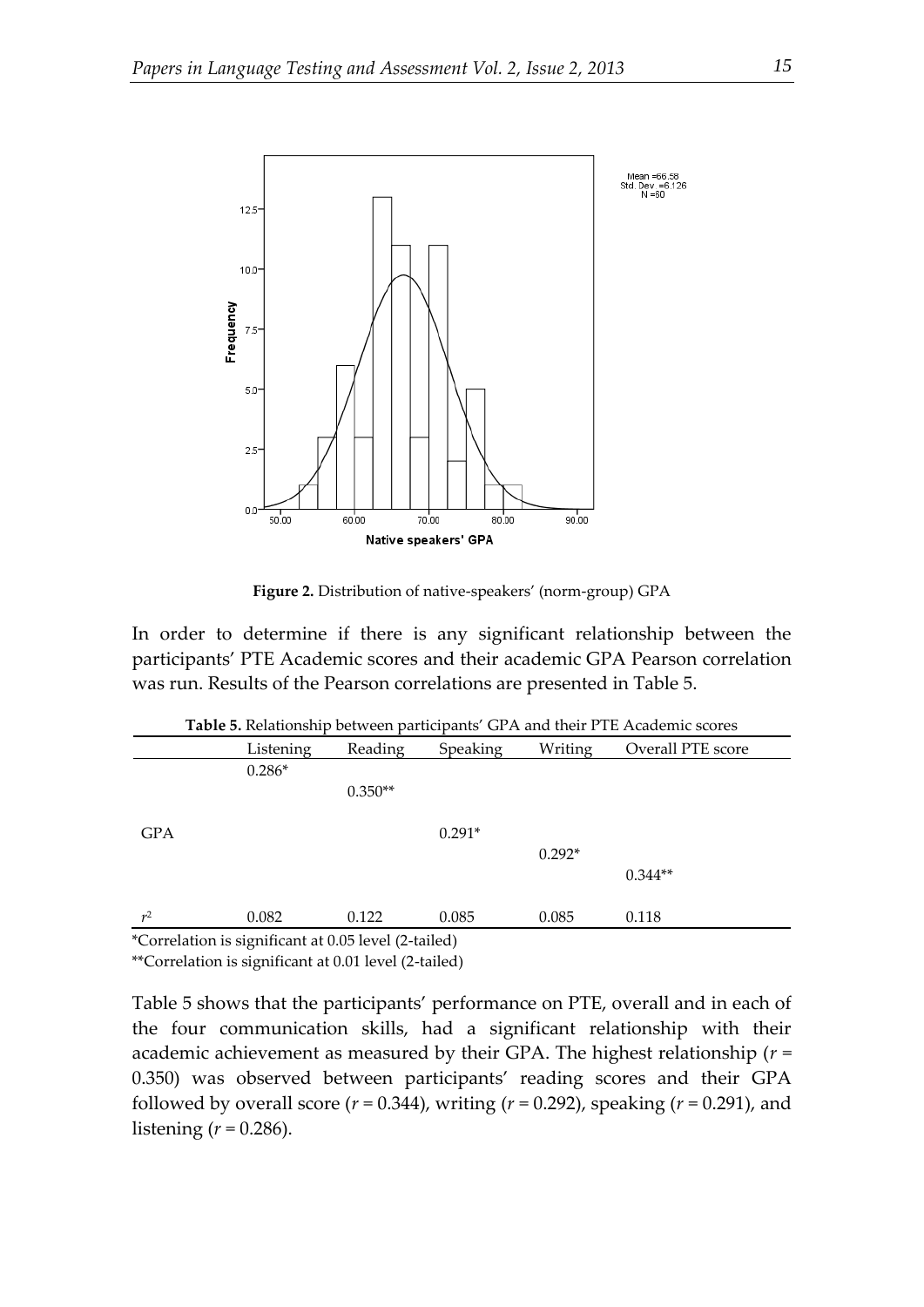*b. What percentage of participants with PTE Academic scores in the A2, B1, B2, and C1 and higher of the CEFR levels reach academic norm as compared to the norm group's GPA?*

In order to answer this research question, the participants were categorised into four CEFR categories using the Pearson PTE-CEFR alignment guidelines (Pearson, 2012). Then, both the international participants' and the norm group's GPA was used to determine the percentage of the participants who reached or exceeded the norm group's GPA. Table 6 presents the number of participants in each CEFR level based on their PTE Academic score and the frequency and percentage of those who reached or exceeded the norm group's GPA.

| <b>AND SUCH CARGE CONTRACT OF PARTICIPATION</b> OF CHAILT THE FRANCHING SCOTIGE ACCORDING TO CHIEF CLO |              |               |                                           |  |  |  |  |
|--------------------------------------------------------------------------------------------------------|--------------|---------------|-------------------------------------------|--|--|--|--|
| <b>CEFR</b>                                                                                            | PTE Academic | Frequency and | Number and percentage of the participants |  |  |  |  |
| Level                                                                                                  | score range  | percentage    | reached or exceeded the norm group's GPA  |  |  |  |  |
| A <sub>2</sub>                                                                                         | $30 - 42$    | $4(6.7\%)$    | $2(50\%)$                                 |  |  |  |  |
| B1                                                                                                     | $43 - 58$    | $17(28.3\%)$  | $10(58.82\%)$                             |  |  |  |  |
| B2                                                                                                     | $59 - 75$    | 29 (48.3%)    | 19 (65.51%)                               |  |  |  |  |
| $C1+$                                                                                                  | ≥76          | $10(16.7\%)$  | 10 (100%)                                 |  |  |  |  |

**Table 6.** Categorisation of participants' overall PTE Academic scores according to CEFR levels

Table 9 shows that the largest group of participants (48.3%) were at Level B2 followed by Level B1  $(28.3\%)$ , C1+  $(16.7\%)$ , and A2  $(6.7\%)$ . The last column shows the number of the participants' who reached or exceeded the norm group's academic performance. The percentage increase of participants who reach or exceed the norm group's GPA is directly proportional to their overall language proficiency as represented by their PTE Academic scores. Interestingly, the observed pattern shows that as participants' proficiency goes up from A2 to C1+ they reach or exceed the norm group's academic performance so that all ten participants in the C1+ category outperformed native speakers academically. Table 7 presents details of the participants' and norm-group's GPAs.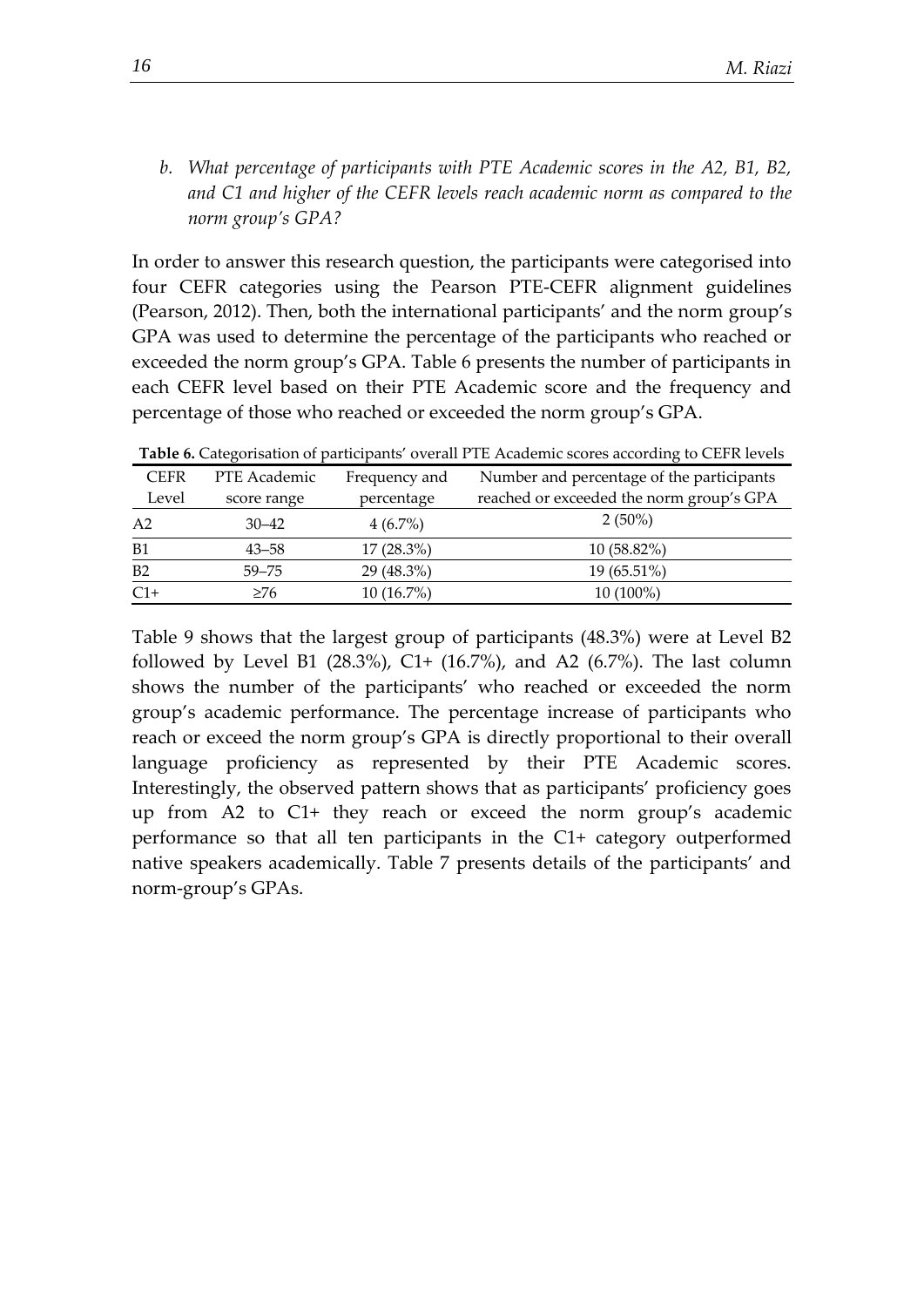|             |    | Participants'                                                                                            | Norm-group                                                                                               | Percentage of participants reached or |
|-------------|----|----------------------------------------------------------------------------------------------------------|----------------------------------------------------------------------------------------------------------|---------------------------------------|
|             |    | <b>GPA</b>                                                                                               | <b>GPA</b>                                                                                               | exceeded norm-group's GPA             |
|             | A2 | 63.32                                                                                                    | 66.68                                                                                                    | $50\%$                                |
|             |    | 73.93                                                                                                    | 63.36                                                                                                    |                                       |
|             |    | 65.00                                                                                                    | 57.93                                                                                                    |                                       |
|             |    | 46.00                                                                                                    | 59.00                                                                                                    |                                       |
|             | B1 | 71.00                                                                                                    | 56.25                                                                                                    | 58.82%                                |
|             |    | 71.25                                                                                                    | 58.48                                                                                                    |                                       |
|             |    | 58.25                                                                                                    | 65.50                                                                                                    |                                       |
|             |    | 87.25                                                                                                    | 64.96                                                                                                    |                                       |
|             |    | 63.00                                                                                                    | 80.88                                                                                                    |                                       |
|             |    | 61.25                                                                                                    | 58.21                                                                                                    |                                       |
|             |    | 58.50                                                                                                    | 71.94                                                                                                    |                                       |
|             |    | 68.00                                                                                                    | 69.10                                                                                                    |                                       |
|             |    | 59.66                                                                                                    | 70.62                                                                                                    |                                       |
|             |    | 55.33                                                                                                    | 70.62                                                                                                    |                                       |
|             |    | 73.14                                                                                                    | 55.74                                                                                                    |                                       |
|             |    | 80.25                                                                                                    | 74.39                                                                                                    |                                       |
|             |    | 74.62                                                                                                    | 63.36                                                                                                    |                                       |
|             |    | 72.00                                                                                                    | 64.28                                                                                                    |                                       |
|             |    | 69.75                                                                                                    | 73.54                                                                                                    |                                       |
|             |    | 76.00                                                                                                    | 56.96                                                                                                    |                                       |
| <b>CEFR</b> |    | 79.00                                                                                                    | 64.86                                                                                                    |                                       |
| Levels      | B2 | 65.75                                                                                                    | 63.98                                                                                                    | 65.51%                                |
|             |    | 62.66                                                                                                    | 60.97                                                                                                    |                                       |
|             |    | 71.50                                                                                                    | 66.03                                                                                                    |                                       |
|             |    | 81.75                                                                                                    | 61.94                                                                                                    |                                       |
|             |    | 65.00                                                                                                    | 70.00                                                                                                    |                                       |
|             |    | 71.50                                                                                                    | 71.50                                                                                                    |                                       |
|             |    | 70.25                                                                                                    | 66.46                                                                                                    |                                       |
|             |    | 64.00                                                                                                    | 65.45                                                                                                    |                                       |
|             |    | 71.00                                                                                                    | 65.00                                                                                                    |                                       |
|             |    | 72.50                                                                                                    | 79.63                                                                                                    |                                       |
|             |    | 73.66                                                                                                    | 70.62                                                                                                    |                                       |
|             |    | 72.50                                                                                                    | 70.62                                                                                                    |                                       |
|             |    |                                                                                                          |                                                                                                          |                                       |
|             |    |                                                                                                          |                                                                                                          |                                       |
|             |    |                                                                                                          |                                                                                                          |                                       |
|             |    |                                                                                                          |                                                                                                          |                                       |
|             |    |                                                                                                          |                                                                                                          |                                       |
|             |    |                                                                                                          |                                                                                                          |                                       |
|             |    |                                                                                                          |                                                                                                          |                                       |
|             |    |                                                                                                          |                                                                                                          |                                       |
|             |    |                                                                                                          |                                                                                                          |                                       |
|             |    |                                                                                                          |                                                                                                          |                                       |
|             |    |                                                                                                          |                                                                                                          |                                       |
|             |    |                                                                                                          |                                                                                                          |                                       |
|             |    | 62.00<br>69.00<br>78.00<br>60.25<br>65.00<br>84.50<br>65.75<br>66.25<br>76.00<br>64.33<br>69.66<br>76.75 | 63.25<br>66.84<br>63.06<br>64.06<br>77.25<br>66.64<br>61.95<br>75.27<br>68.00<br>76.00<br>65.96<br>68.42 |                                       |

|                                       | Table 7. Participants' and norm-group GPA and percentage of participants reached or exceeded |  |  |  |  |
|---------------------------------------|----------------------------------------------------------------------------------------------|--|--|--|--|
| the norm $\alpha$ roun's $CD \Lambda$ |                                                                                              |  |  |  |  |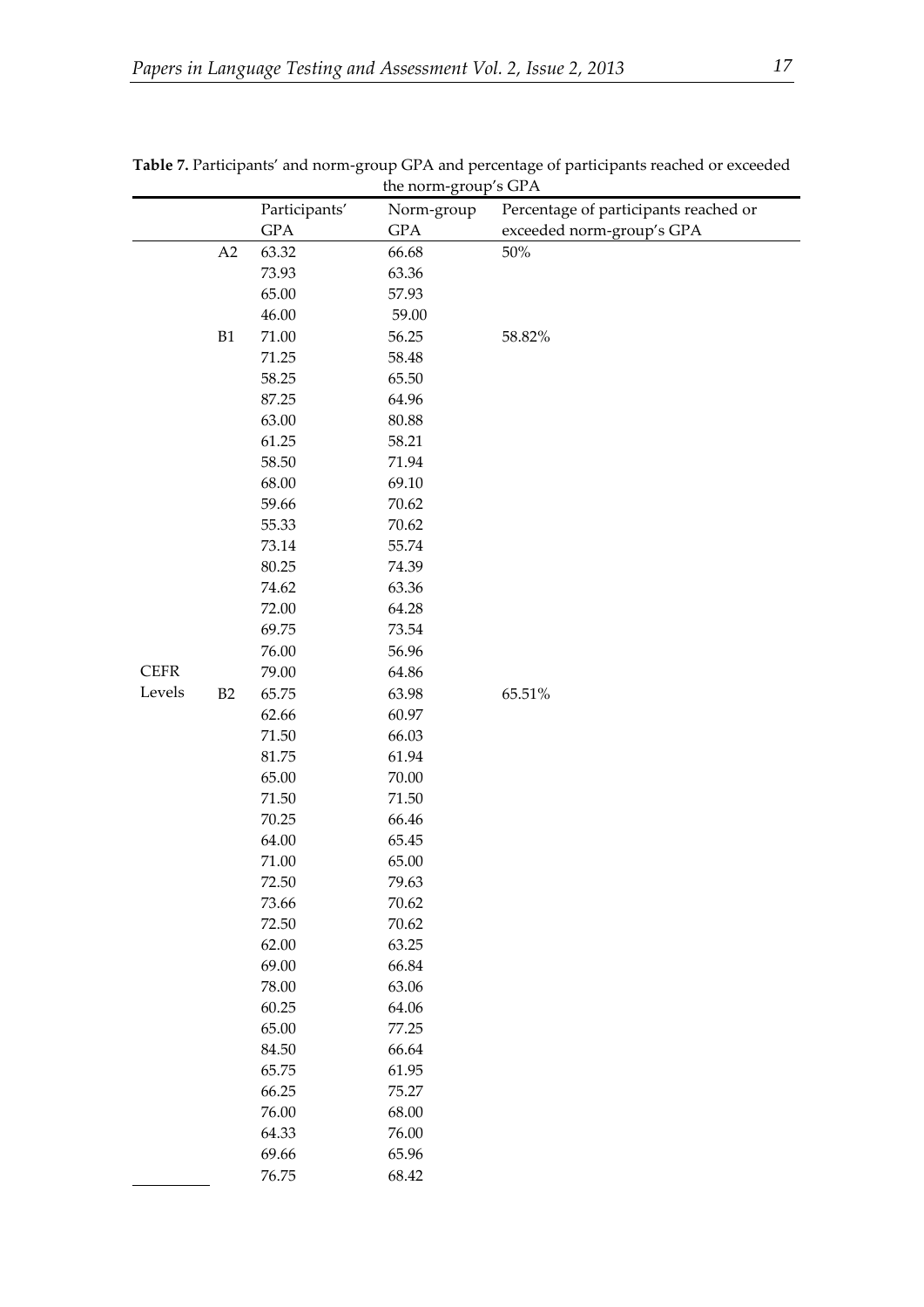|       | 74.30 | 66.68 |      |
|-------|-------|-------|------|
|       | 66.91 | 64.86 |      |
|       | 60.66 | 71.62 |      |
|       | 73.50 | 64.86 |      |
|       | 66.91 | 65.82 |      |
| $C1+$ | 72.25 | 62.93 | 100% |
|       | 78.50 | 58.92 |      |
|       | 87.71 | 58.20 |      |
|       | 75.00 | 71.69 |      |
|       | 75.33 | 70.62 |      |
|       | 82.00 | 71.03 |      |
|       | 90.00 | 77.42 |      |
|       | 68.66 | 54.60 |      |
|       | 77.33 | 75.24 |      |
|       | 67.66 | 64.49 |      |

## **Further Analysis**

Since the same data were available for the IELTS, it was thought it would be interesting to check the relationship between the participants' IELTS scores and their academic performance as well. Table 8 presents the correlations between the participants' GPA and their IELTS Academic, and for the sake of comparison, PTE Academic scores are included as well.

**Table 8**. Relationship between participants' (*n* = 60) academic performance (GPA) and their PTE Academic and IELTS Academic scores

|                       |           | Academic performance (GPA) |       |                 |  |
|-----------------------|-----------|----------------------------|-------|-----------------|--|
|                       |           | r                          | $r^2$ | Common variance |  |
|                       | Listening | $0.286*$                   | 0.082 | 8.2%            |  |
|                       | Reading   | $0.350**$                  | 0.122 | $12.2\%$        |  |
| PTE Academic          | Speaking  | $0.291*$                   | 0.085 | 8.5%            |  |
|                       | Writing   | $0.292*$                   | 0.085 | 8.5%            |  |
|                       | Overall   | $0.344**$                  | 0.118 | 11.8%           |  |
|                       | Listening | $0.297*$                   | 0.088 | 8.8%            |  |
|                       | Reading   | $0.340**$                  | 0.115 | 11.5%           |  |
| <b>IELTS</b> Academic | Speaking  | $0.292*$                   | 0.085 | 8.5%            |  |
|                       | Writing   | $0.362**$                  | 0.131 | 13.1%           |  |
|                       | Overall   | $0.390**$                  | 0.152 | 15.2%           |  |

\*Correlation is significant at 0.05 level (2-tailed)

\*\*Correlation is significant at 0.01 level (2-tailed)

Both PTE Academic and IELTS Academic tests were functioning almost identically in predicting participants' academic performance as can be observed in Table 8. Both tests indicated significant correlations between participants' GPA and their overall score and the four communication skills scores.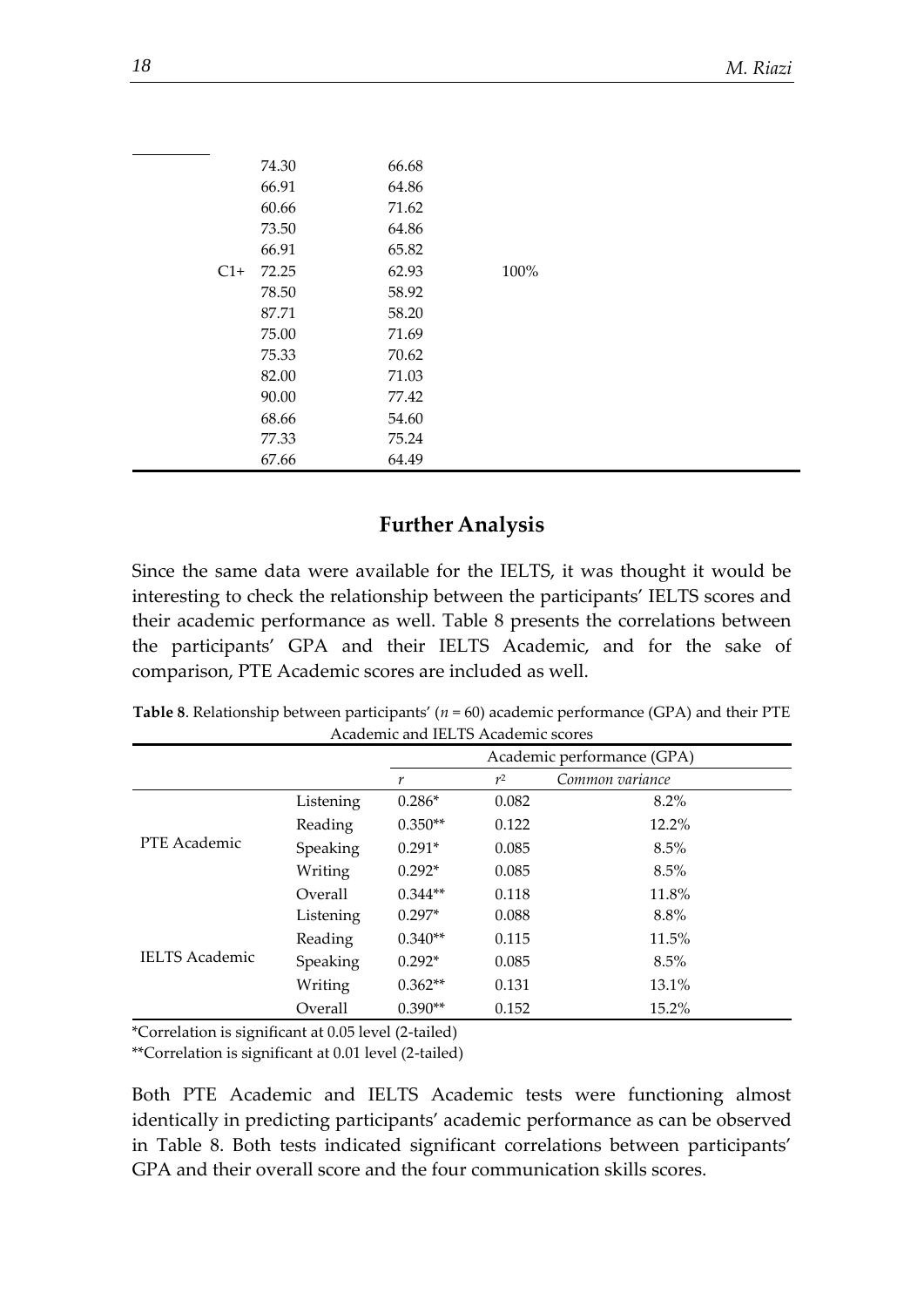#### **Discussion and Implications**

Results of the data analyses provided evidence for both concurrent and predictive validity of PTE Academic. Two sources of evidence supported concurrent validity between PTE Academic and IELTS Academic. The first was the results of correlation between participants' overall scores and the four communication skills of the two tests as presented in Table 2. Significant high correlation was found between the total scores ( $r = 0.825$ ,  $p \le 0.001$ ), and the speaking skill  $(r = 0.723, p<0.001)$  of the two tests. These correlations, especially the one related to total scores, provide evidence for the criterion-related validity (concurrent validity) of the PTE Academic with IELTS Academic being the criterion. In terms of common variance between the two tests, the correlation coefficient leads to 68% of common variance between the two tests. An interesting observation from the correlation coefficients is that the correlations for the productive skills (speaking and writing) are higher than the correlations for the receptive skills (reading and listening). This implies that the speaking and writing tasks in the two tests have more common variance compared to the reading and listening tasks.

Another source of evidence, which can provide further support for the concurrent validity of PTE Academic is the results of the independent test presented in Table 3. These results indicate that PTE Academic was able to differentiate between the two proficiency groups (high and low), overall and in the four communication skills, as formed by participants' scores on IELTS Academic. Table 5 also shows medium effect sizes (eta<sup>2</sup> = 0.50) were found for the two productive skills, and small, though close to medium, effect sizes were found for the two receptive and total scores. This implies that those test-takers who achieve higher scores on IELTS Academic will achieve higher scores on PTE Academic, overall and in the four communication skills, and vice versa.

In addition to the evidence found for the concurrent validity of the PTE Academic, further evidence was sought for its predictive validity, i.e., correlations between test-takers' performance on PTE Academic and their academic performance as measured by their GPA. As Tables 5 and 8 show, there were significant relationships between participants' PTE scores, overall and in terms of the four communication skills, and their academic performance as measured by their GPA. The highest relationship (*r* = 0.350) was observed between participants' reading scores and their GPA followed by their overall score (*r* = 0.344), writing (*r* = 0.292), speaking (*r* = 0.291), and listening (*r* = 0.286). In other words, the highest common variance (12.2%) was shown to be between participants' PTE Academic reading score and their GPA which implies that 12.2% of the participants' variance in their academic performance could be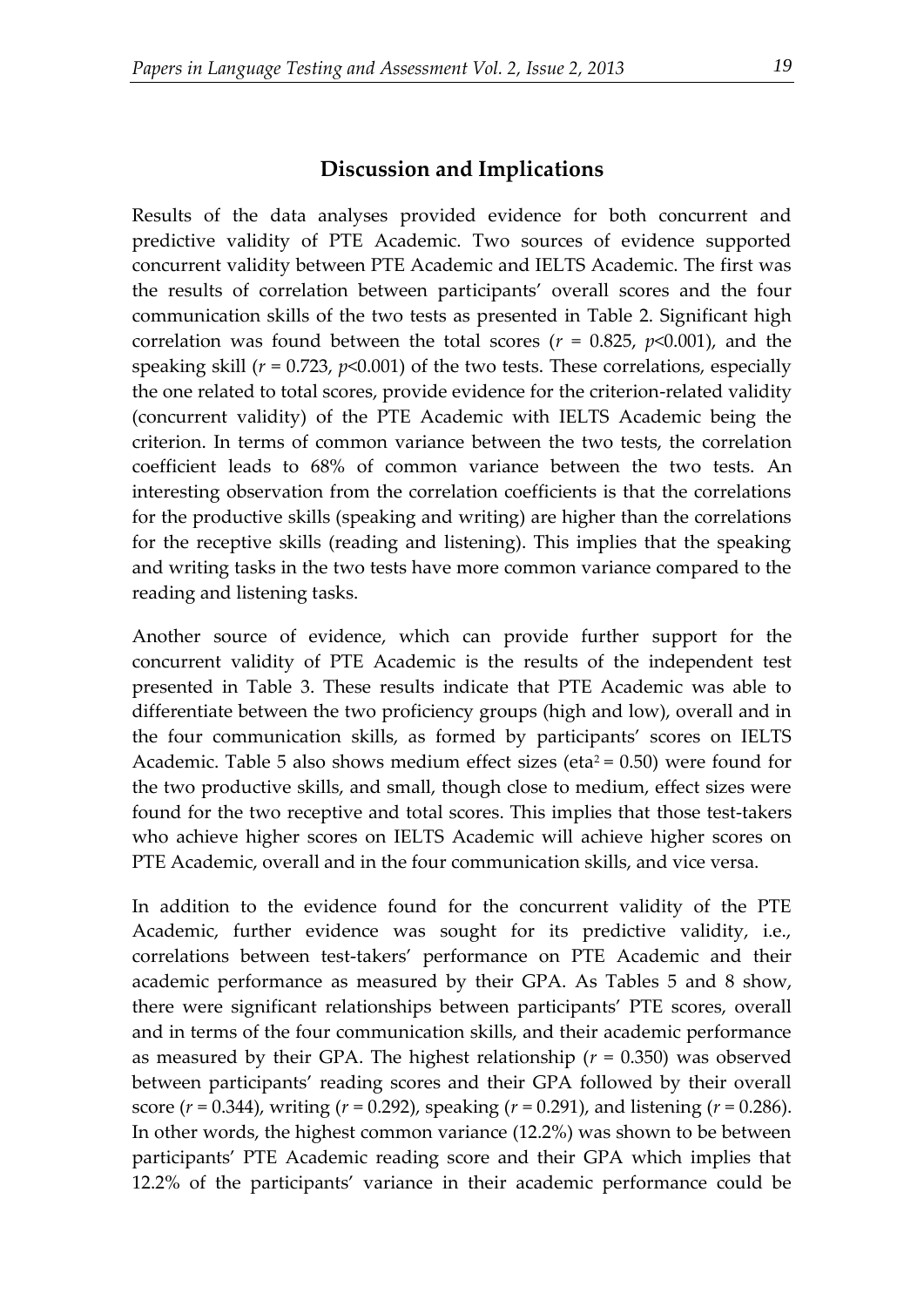accounted for by their PTE Academic reading scores. Put simply, of the many factors accounting for academic performance, participants' reading ability as represented by their PTE Academic scores is able to predict 12.2% of participants' academic performance. This common variance was found to be 11.8%, 8.5%, 8.5%, and 8.2% for the: overall, writing, speaking, and listening skills, respectively. The implication is that of the four communication skills, reading was able to account for the highest variance (12.2%) in participants' academic performance.

The relatively low but significant relationships among participants' GPA and their overall test scores and the four language skills, as presented in Tables 5 and 8, are in line with findings from similar studies (see, for example, Feast, 2000; Kerstjens & Nery, 2000; To, 2000) on the predictability of IELTS and students' academic performance. These findings demonstrate the predictability of students' academic performance by their English language proficiency test scores within the restricted observed common variances. Although the relatively low correlation coefficients may be a matter of concern for test developers, it should not be surprising given language proficiency is only one of the many factors which could predict academic performance. A myriad of other constructs such as participants' subject matter knowledge, perseverance, study skills, adaptability to the host culture and context, and many other variables (Alderson, Clapham & Wall, 1995) are certainly determinant in participants' academic achievement. Alderson, Clapham and Wall (1995) also state that in predictive validity studies a high correlation should not be expected. They mention that a correlation coefficient of 0.30 would be satisfactory for many predictive validity studies.

Results of further analysis, as presented in Table 8, show that both PTE Academic and IELTS Academic showed almost the same pattern of correlation between participants' test performance and their academic achievement. All correlation coefficients are either higher or around 0.30 providing satisfactory results for the predictive validity of the two language proficiency tests.

Notwithstanding the above observations, test developers may be concerned with improving their tests so that even higher correlations could be obtained between the students' language ability as gauged by language proficiency tests and their academic performance. This is particularly important because the four communication skills (listening, reading, speaking, and writing), along with sub-skills such as comprehension, inferencing, and reasoning these language skills bring about in students, has drawn more attention in present day tertiary education institutions than they did in the past. Movements such as Good Practice Principles (GPP) for English language proficiency for international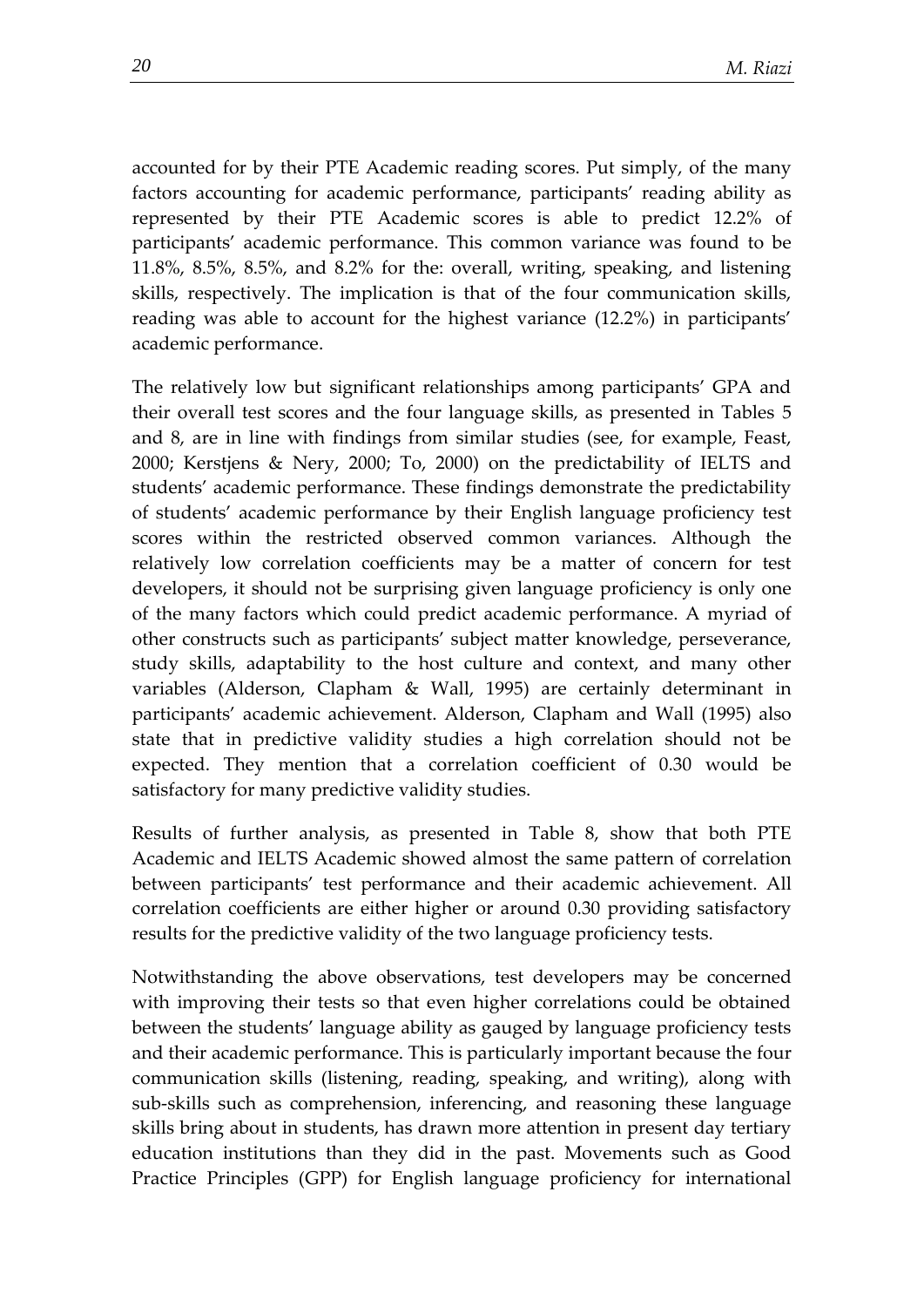students in Australian universities (AALL, 2008) attest to this. Accordingly, two suggestions could be in order here. The first is content-related revisions including test tasks to approach more of the type of academic assignments students do in their university studies. Future revisions of the PTE Academic test may consider how to optimise the design of the test and to include communication tasks that could emulate the type of language-related activities in academia. Such revisions could improve construct under-representation variance of proficiency tests and improve the common variance between the language proficiency tests and students' academic performance. The second suggestion relates to test method facets and particularly test administration issues that could minimise construct-irrelevant factors (Messick, 1989). For example, participants raised some concerns about test administration conditions, however, since the issues raised by the participants are beyond the scope of the current study, the complaints were not collected and analysed in a systematic way to provide valid data and inferences. Nevertheless, the anecdotal narratives are a cause for further concern. It can lead to more systematic research on test-takers' reflections about the test and its administration results of which could help to improve test facets, and accordingly minimise construct-irrelevant variance in test-takers' performance.

Finally, and on the ground that language proficiency is indeed only one of the several predictors of academic achievement, though an important one, it was thought interesting to compare participants' academic performance to a norm group for whom English language proficiency was not an issue. The pattern observed from this comparison, as can be seen in Tables 6 and 7, was that as participants' PTE Academic scores increase from level A2 to level C1+, their GPA reaches or exceeds the norm group's GPA in so far as all the participants' with PTE scores within the C1+ category outperformed the norm group academically as represented by their GPAs. This may have a clear implication for decision-makers in the admissions offices of the universities that students with higher language proficiency will be more successful in their academic subjects. This may indeed impose a trade-off between setting English language cut-scores for admission purposes and the number of students' admitted in universities, but it should certainly concern decision-makers and how they may manage to address this issue. One possibility would be that if students with lower language proficiency levels are admitted, supportive language programs be provided by universities so that international students can improve their language proficiency before they start their mainstream program.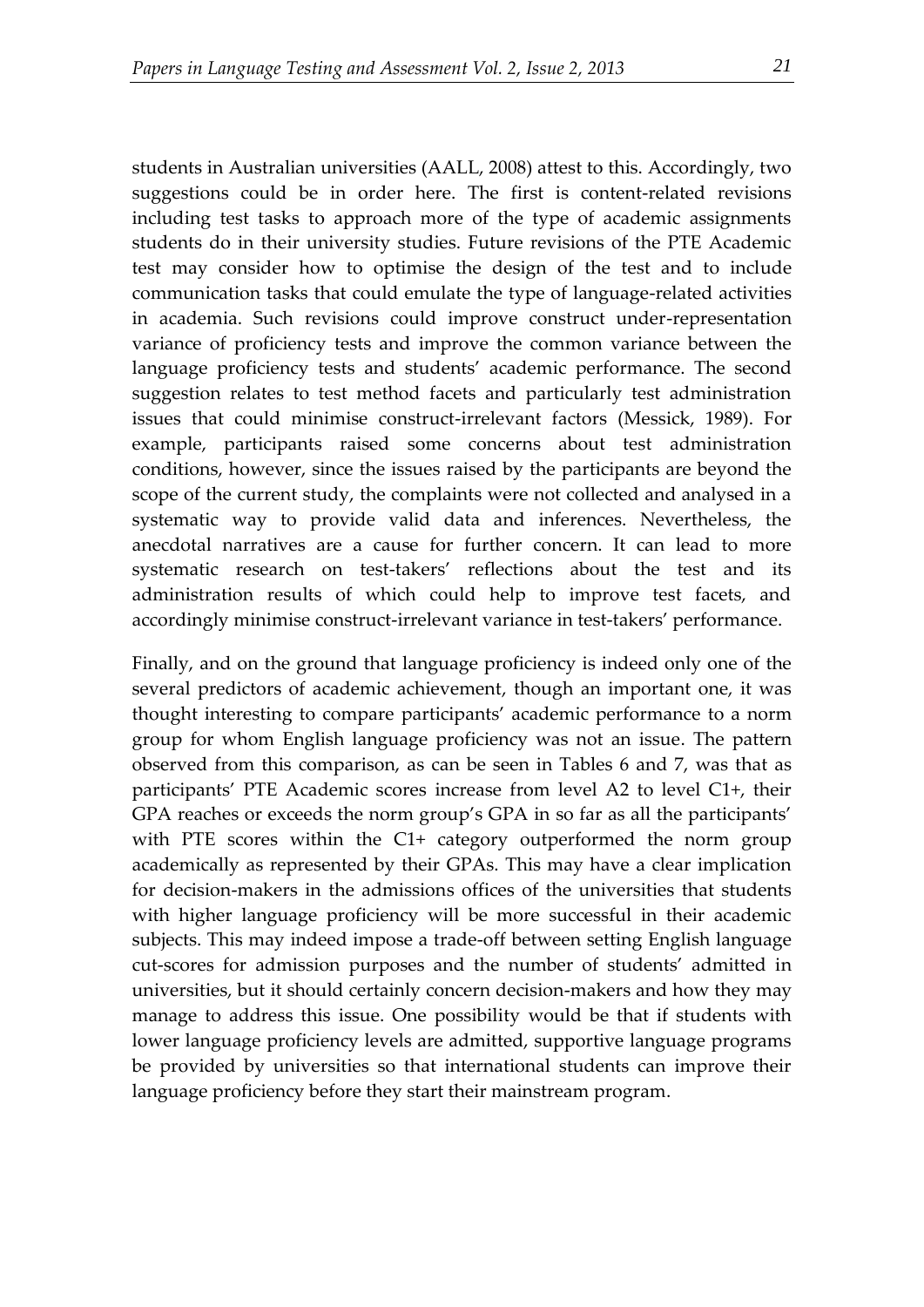#### **Limitations and suggestions for further research**

This study had some limitations which could be used to make suggestions for further research. First, the sample of the study was limited both in terms of quantity and geography which limits the level of generalisation of the findings. Further research with larger samples and recruitment from more diverse populations will certainly provide more evidence for the type of inferences made in this study. The second limitation of this study is its being purely quantitatively-oriented which will result in restricted conclusions. Further qualitative or mixed-methods research projects in which both quantitative and qualitative data and analysis are used should provide more comprehensive conclusions. Closely related to this point, was the fact that participants' views and perspectives on the test overall, its content and structure, and its administration issues were not collected. Future studies could be designed to collect such data and include the analysis in the interpretations of the findings.

## **Conclusion**

Notwithstanding the limitations discussed above, this study provides useful results that contribute to our understanding of a newly developed language proficiency test. The study reported in this paper was conducted as *a posteriori* research intended to seek validity evidence for PTE Academic by focusing on criterion-related validity. The findings of the study complement other studies reviewed in the literature review section and particularly that of Zheng and De Jong's (2011) study, which was an *a priori* study conducted during PTE test development and which sought validity evidence using field test data. In brief, results of the data analyses of the current study showed that:

- There is significant high and moderate correlations between test-takers' overall PTE Academic and their overall IELTS Academic scores (*r* = 0.824), and the four communication skills of: listening (*r* = 0.661), reading (*r* = 0.677), speaking (*r* = 0.723), and writing (*r* = 0.686).
- PTE Academic significantly differentiated between higher and lower proficiency groups as formed by participants' IELTS Academic scores both overall and in all of the four communication skills.
- Significant correlations were found between participants' overall PTE Academic and the four communication skills of listening, reading, speaking, and writing, and their academic performance as measured by their GPA. The highest significant correlation was observed between participants' PTE Academic reading score and their GPA (*r* = 0.350) showing the importance of reading in academic studies. Almost the same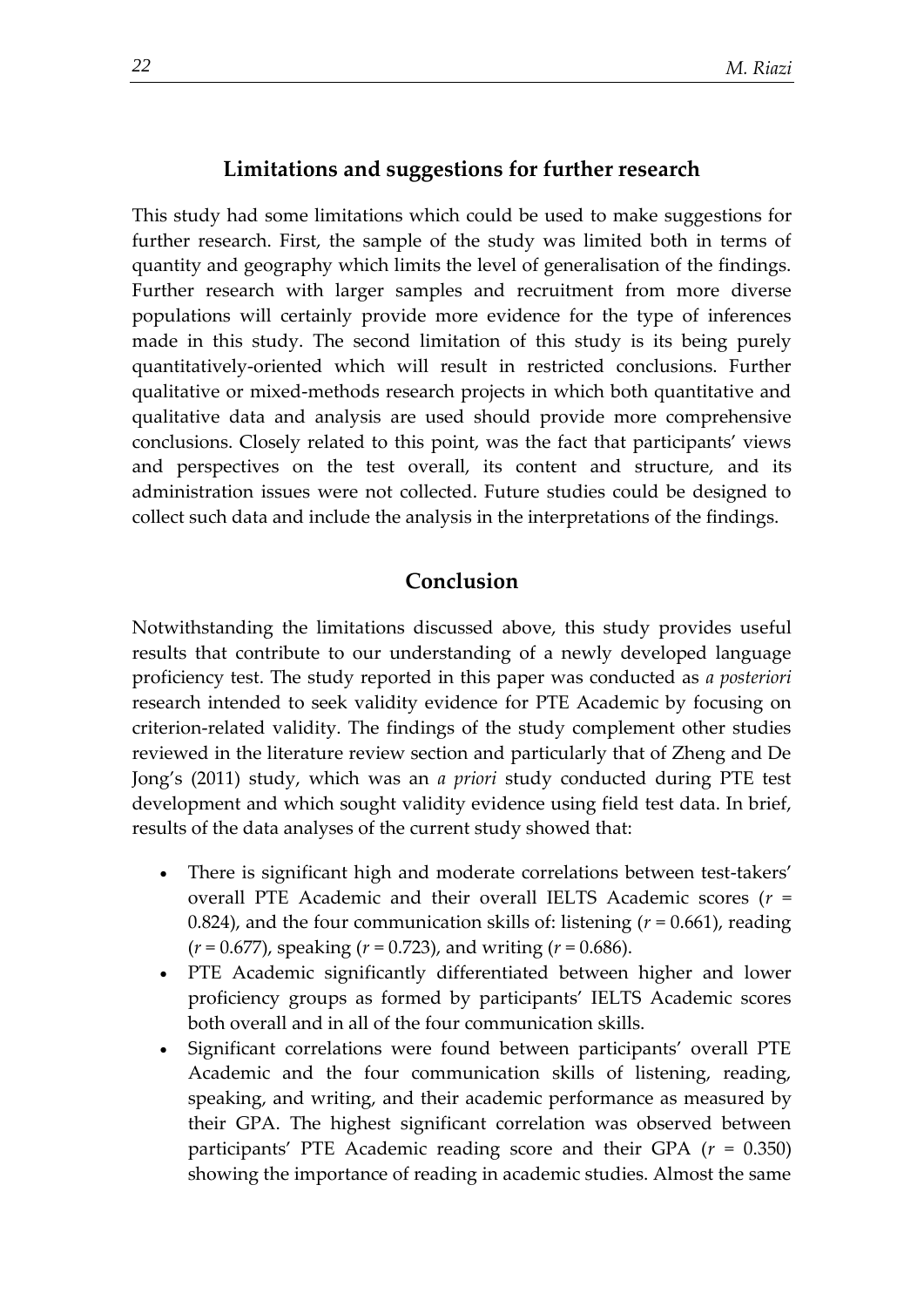pattern was observed between participants' IELTS Academic scores and their GPA.

 50% of participants in the A2 level of CERF, 58.82% in B1, 65.51% in B2, and 100% in C1+ categories of CEFR were able to reach or exceed the norm group's (native speakers) GPA; here, all the participants in C1+ group exceeded the norm group's academic achievement.

This last finding has implications for decision-makers in admissions offices of Australian universities given admissions directors would prefer admitting those students who will be academically successful in their studies. The language entry level criterion appears to be one of the predictors for students' future academic performance. The obvious pattern observed from the data is that the percentage of the participants who reach or exceed the norm group's academic performance increases as their PTE scores increase from level A2 to C1+. The relatively low correlations between participants' PTE scores and their GPA, although around the expected index of 0.30 (see Alderson, Clapham, & Wall, 1995), should not affect this observation given the fact that language proficiency is only one of the predictors of academic performance. It should be borne in mind that academic performance also requires academic ability, subject knowledge, perseverance, study skills, adaptability to the host culture and context, and many other variables (Alderson, Clapham, & Wall, 1995) besides language ability.

## **Acknowledgements**

I would like to thank the three research assistants (Olga Kozar, Lily Wang, and Imogen Stewart), but particularly Olga Kozar who helped in the data collection for this project. I also thank the two anonymous reviewers who provided very useful comments on an earlier version of this paper. My special thanks are also due to Macquarie University staff in the Registrar's office who provided me with the academic records. Funding for this research was provided by Pearson Education.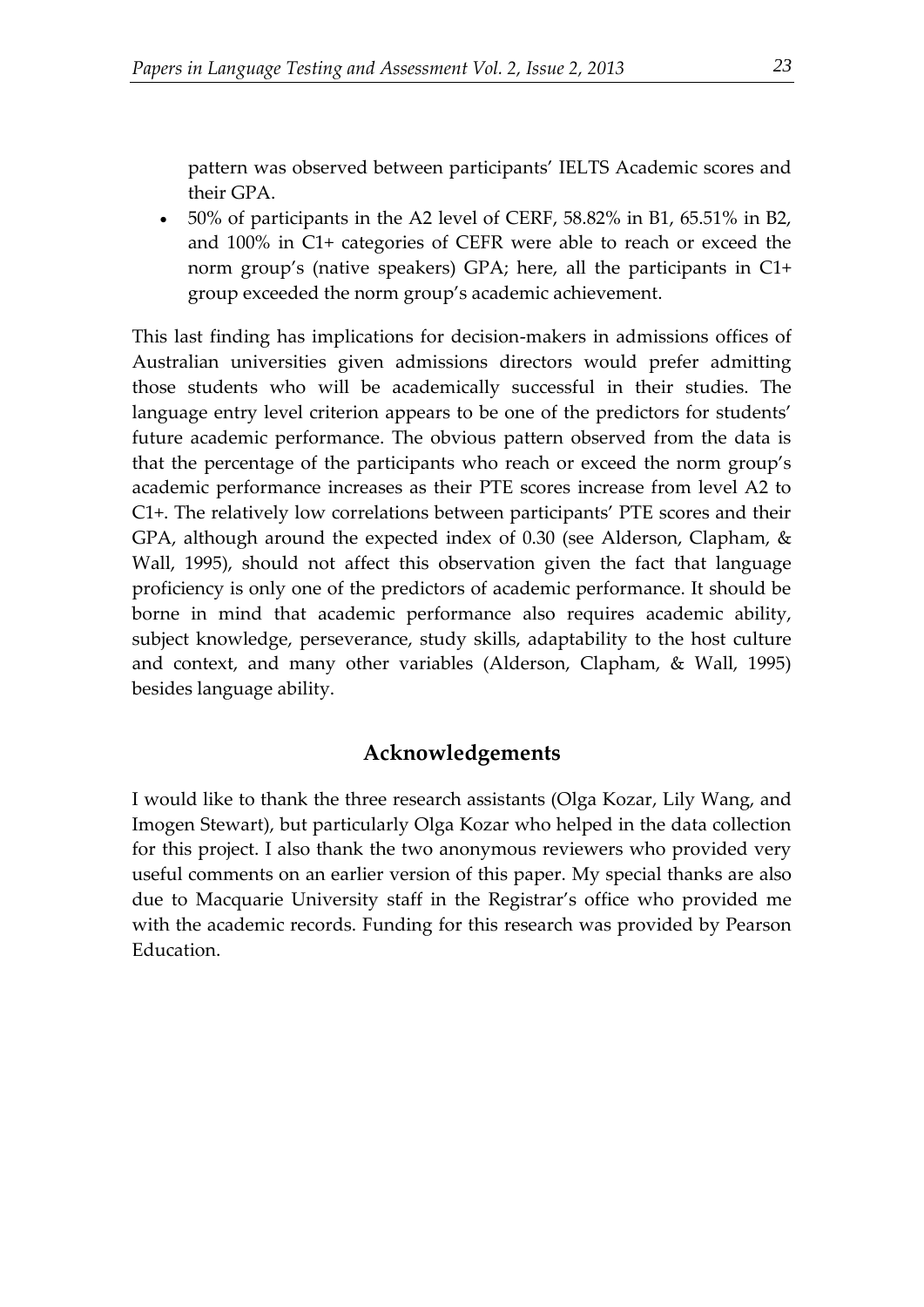## **References**

- Alderson, J. C. (2009). Test of English as a Foreign Language™: Internet-based Test (TOEFL iBT®). *Language Testing, 26* (4), 621–631.
- Alderson, J. C., Clapham, C. & Wall, D. (1995). *Language test construction and evaluation*. Cambridge: Cambridge University Press.
- AALL (2008). Good Practice Principles for English language proficiency. Retrieved 14 June, 2012, from: [http://aall.org.au/sites/default/files/FinalEnglishLanguageStandardsMay](http://aall.org.au/sites/default/files/FinalEnglishLanguageStandardsMay2012.pdf) [2012.pdf.](http://aall.org.au/sites/default/files/FinalEnglishLanguageStandardsMay2012.pdf)
- Bachman, L. F. (2005). Building and supporting a case for test use. *Language Assessment Quarterly: An International Journal, 2*(1), 1–34.
- Bachman, L. F. & Palmer, A. S. (2010). *Language assessment in practice* (2nd ed.). Oxford: Oxford University Press.
- Chan, S. H. C. (2011). Demonstrating cognitive validity and face validity of PTE Academic writing items Summarize written text and Write essay. Research Note. Retrieved 15 December, 2011, from: [http://pearsonpte.com/research/Documents/RN\\_DemonstratingCognitiv](http://pearsonpte.com/research/Documents/RN_DemonstratingCognitiveAndFaceValidityOfPTEAcademicWritingItems_2011.pdf) [eAndFaceValidityOfPTEAcademicWritingItems\\_2011.pdf.](http://pearsonpte.com/research/Documents/RN_DemonstratingCognitiveAndFaceValidityOfPTEAcademicWritingItems_2011.pdf)
- Council of Europe (2001). *Common European Framework of Reference for Languages: Learning, teaching, assessment.* Cambridge: Cambridge University Press.
- Educational Testing Service. (2005). *TOEFL® Internet-based test: Score comparison tables*. Princeton: Educational Testing Service.
- Ingram, D. & Bayliss, A. (2007). IELTS as a predictor of academic language performance (Part I). *IELTS Research Reports* (Vol. 7) (pp. 1-68). British Council/IELTS Australia.
- Feast, V. (2002). The impact of IELTS scores on performance at university. *International Education Journal, 3*(4), 70-85.
- Hughes, A. (2003). *Testing for language teachers* (2nd ed.). Cambridge: Cambridge University Press.
- Kerstjens, M. & Nery, C. (2000). Predictive validity in IELTS Test: A study of the relationship between IELTS scores and students' subsequent academic performance. *English Language Testing System Research Reports* (Vol. 3) (pp. 85-108). Canberra: IELTS Australia.
- Lu, L. F. (2012). *A validation framework for automated essay scoring systems*. PhD Thesis. Faculty of Education, University of Wollongong. Retrieved 15 March, 2013, from: [http://ro.uow.edu.au/theses/3727.](http://ro.uow.edu.au/theses/3727)
- Malone, M. E. (2010). Canadian Academic English Language (CAEL) Assessment. *Language Testing, 27*(4) 631–636.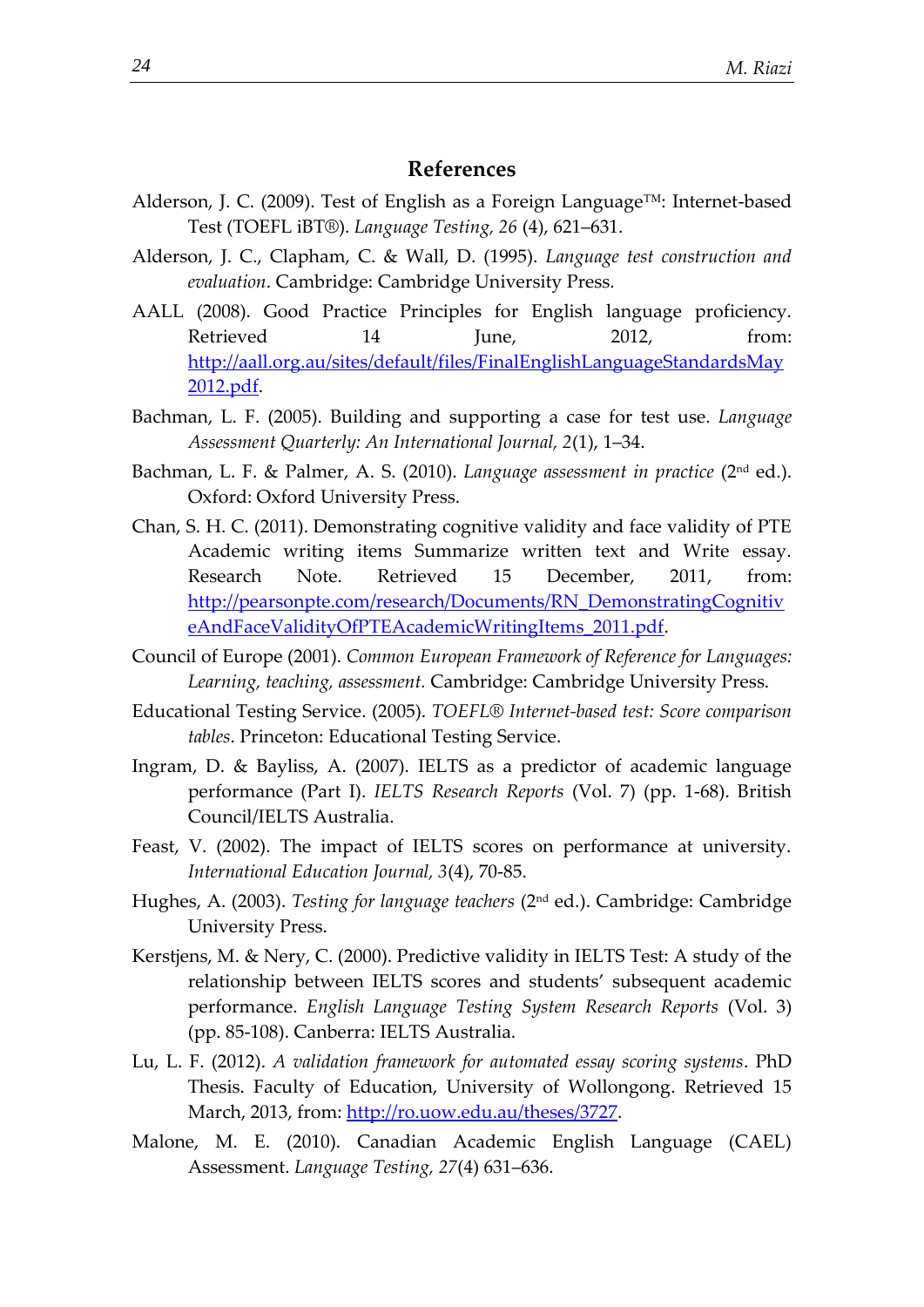- Mader, J. & Urkun, Z. (2010). Putting the CEFR to good use. Selected articles by the presenters of the IATEFL Testing, Evaluation and Assessment Special Interest Group (TEA SIG) and EALTA Conference in Barcelona, Spain 29‐30 October, 2010. Retrieved 13 November, 2011, from [http://rcel.enl.uoa.gr/kpg/texts/IATEFL%20TEA%20SIG-](http://rcel.enl.uoa.gr/kpg/texts/IATEFL%20TEA%20SIG-EALTA%20Barcelona%20Conference%20Proceedings.pdf)[EALTA%20Barcelona%20Conference%20Proceedings.pdf.](http://rcel.enl.uoa.gr/kpg/texts/IATEFL%20TEA%20SIG-EALTA%20Barcelona%20Conference%20Proceedings.pdf)
- Messick, S. (1989). Validity. In R. Linn, (Ed.), *Educational Measurement* (pp. 13- 103). New York: Macmillan.
- Pae, H. K. (2012). A psychometric measurement model for adult English language learners: Pearson Test of English Academic. *Educational Research and Evaluation, 18*, 211-229.
- Pearson (2008). Investigating the lexical validity of PTE Academic. Retrieved 12 June, 2011, from [http://pearsonpte.com/research/Pages/ResearchSummaries.aspx.](http://pearsonpte.com/research/Pages/ResearchSummaries.aspx)
- Pearson (2010). Aligning PTE Academic test scores to the Common European Framework of Reference for languages. Research Note. Retrieved 20 March, the contract of the 2011, the contract of the from the contract of the contract of the contract of the contract of the contract of the contract of the contract of the contract of the contract of the contract of the [http://pearsonpte.com/research/Documents/Aligning\\_PTEA\\_Scores\\_CEF](http://pearsonpte.com/research/Documents/Aligning_PTEA_Scores_CEF.pdf) [.pdf.](http://pearsonpte.com/research/Documents/Aligning_PTEA_Scores_CEF.pdf)
- Pearson (2012). *PTE Academic Score Guide*. Retrieved 12 August, 2012, from [http://pearsonpte.com/PTEAcademic/scores/Documents/PTEA\\_Score\\_G](http://pearsonpte.com/PTEAcademic/scores/Documents/PTEA_Score_Guide.pdf) [uide.pdf.](http://pearsonpte.com/PTEAcademic/scores/Documents/PTEA_Score_Guide.pdf)
- To, T. T. H. (2000). *Investigating the predictive validity of the International English Language Testing System (IELTS) Test among Vietnamese students*. Unpublished Ph.D. thesis. The University of Melbourne.
- Uysal, H.H. (2010). A critical review of the IELTS writing test. *ELT Journal, 64*(3), 314-320.
- Wang, H., Choi, I., Schmidgall, J. & Bachman, L. F. (2012). Review of Pearson Test of English Academic: Building an assessment use argument. *Language Testing, 29*(4) 603–619.
- Weir, C. J. (2005). *Language testing and validation: An evidence-based approach*. Basingstoke: Palgrave Macmillan.
- Zhang, Y. (2009). Measuring the speaking proficiency of advanced EFL learners in China: The CET–SET solution. *Language Assessment Quarterly, 6*, 298– 314.
- Zheng, Y. & De Jong, J. (2011). Research note: Establishing construct and concurrent validity of Pearson Test of English Academic (PTE Academic). Retrieved 12 Iune, 2011, from <http://www.pearsonpte.com/research/Pages/ResearchSummaries.aspx>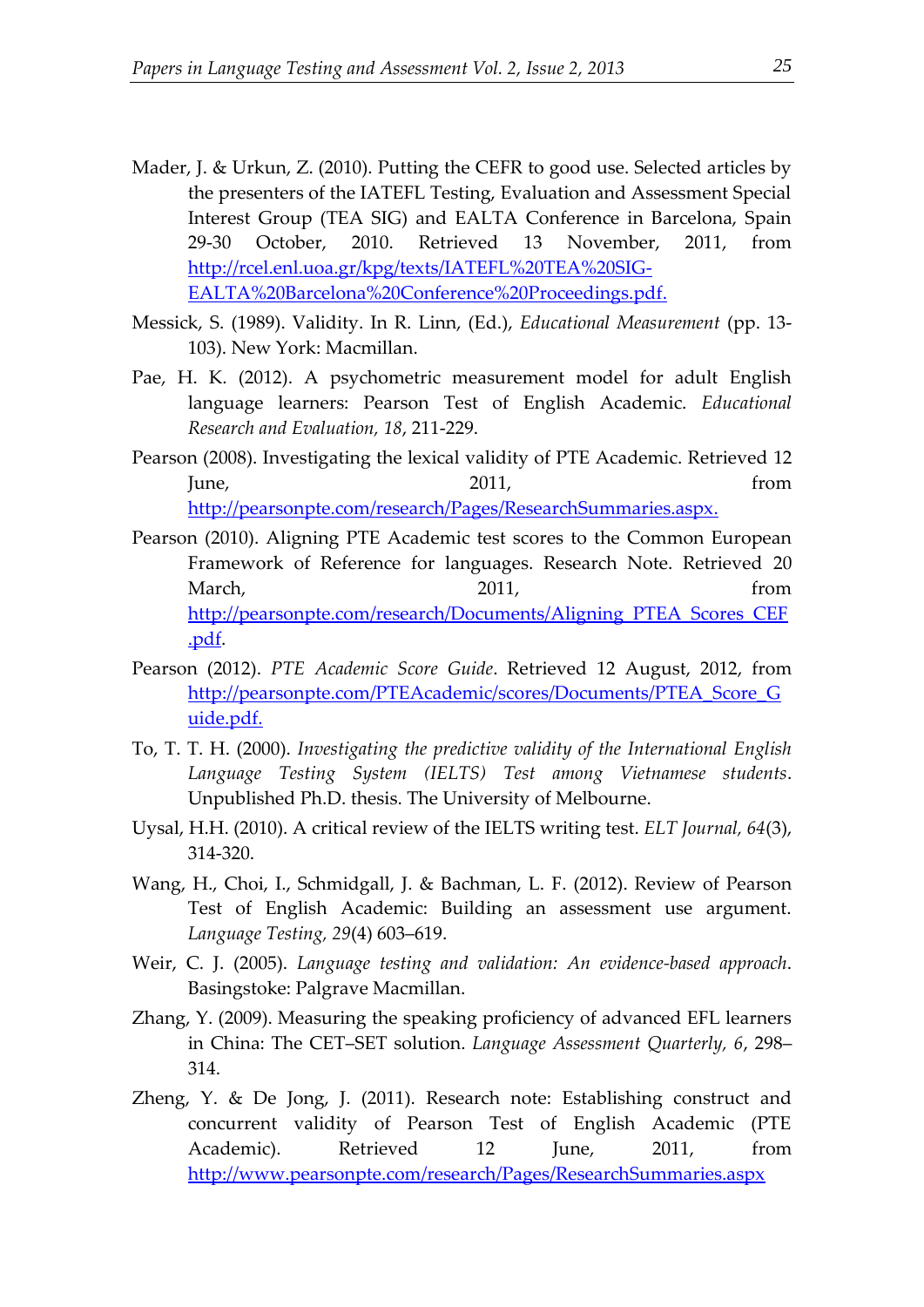| Nationality      | Frequency      | Percent |
|------------------|----------------|---------|
| Bangladesh       | $\overline{2}$ | 3.3     |
| <b>Brazilian</b> | $\mathbf{1}$   | 1.7     |
| Chinese          | 21             | 35      |
| Filipino         | $\overline{2}$ | 3.3     |
| French           | $\mathbf{1}$   | 1.7     |
| German           | $\mathbf{1}$   | 1.7     |
| Hindi            | $\overline{2}$ | 3.3     |
| Indonesian       | $\overline{2}$ | 3.3     |
| Iranian          | $\overline{2}$ | 3.3     |
| Japanese         | $\overline{2}$ | 3.3     |
| Korean           | $\overline{4}$ | 6.7     |
| Malaysian        | 3              | 5       |
| Mexican          | 3              | 5.0     |
| Nepali           | $\overline{2}$ | 3.3     |
| Pakistani        | $\mathbf{1}$   | 1.7     |
| Peruvian         | $\mathbf{1}$   | 1.7     |
| Russian          | $\mathbf{1}$   | 1.7     |
| Turkish          | $\mathbf{1}$   | 1.7     |
| Vietnamese       | 8              | 13.3    |
| Total            | 60             | 100.0   |

## **Appendix 1: Participants' nationality**